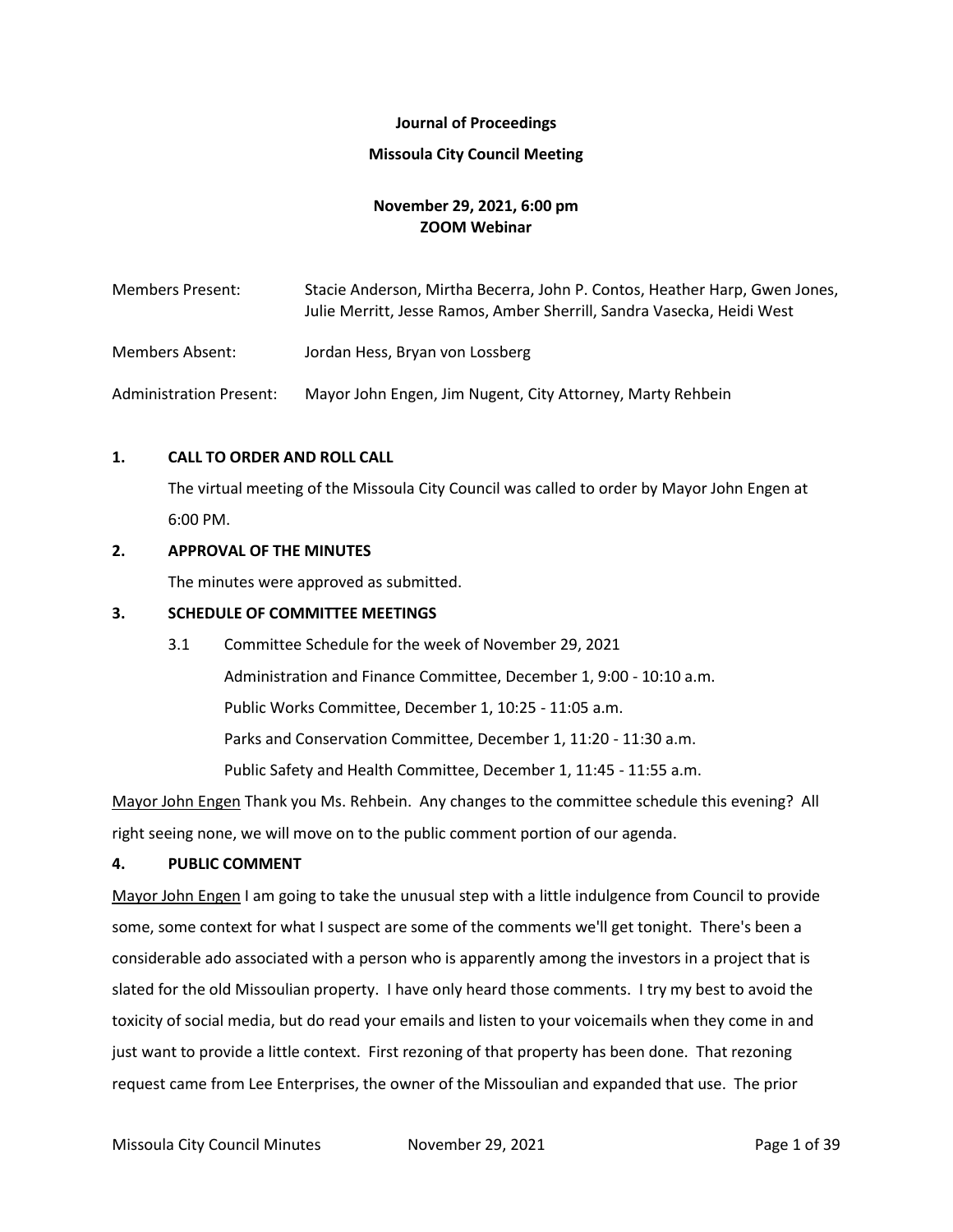zoning only allowed for a newspaper to operate at that site and when Council approved the rezoning, it created opportunities for redevelopment. The Council's decision wasn't based on who might be the developer. That was, I think, largely unknown at that time, nor frankly should it have an effect on their decision. Moving forward, the, I can't tell you whether that the transaction is done, whether the, the folks whose or the gentleman whose remarks created upset will complete a project there, but I can tell you that neither I nor the Council get to pick and choose who does development. That's a function of state law and private property rights. I can tell you that as that project moves forward, if there is a public investment in any form, the City, I, and staff with the concurrence of Council would do our best to, to find a public benefit there. If that benefit doesn't exist, we likely wouldn't invest in that but our ability to shape the project, to provide affordability, to affect design beyond what's on the books today in terms of zoning is limited. It is when we start to make an investment that we have, we have an opportunity to negotiate and if we have that opportunity, I promise you that we will do everything we can to consider broad public benefit in the project in exchange for our participation. That participation isn't required nor is it guaranteed and, and it's certainly something that if we don't see the benefit, it's pretty easy to walk away from. So, I hope that provides some context. I certainly hear the upset and appreciate that folks have reached out, but I did think it was important that folks know that despite what you may have read on social media, my magic wand does not allow for me to pick and choose who buys and sells unless we are a property owner and in this case, we're not. My hope is that we can get a project that makes sense for the community, that has community benefit, and provides much needed housing in this community, both at market rate and my hope would be affordable, as well. That affordability would have everything to do again with us bringing something to bear on the project. So, that is the context and with that I am happy to open it up for public comment. I would ask that you limit your comments to 3 minutes, and I just need to open the right window here. And Mr. Larson. Matt Larson Yes, Matt Larson, Ward 3. Thank you for allowing me to speak. Good to see everyone here today. I'm glad to hear that pretext or framing from the Mayor. Unfortunately, we cannot get out of the deal that we have with Cole Bergquist's other project, The Reed. And this is a classic example of where we did kind of fudge everything here. And I just want to recognize everyone that's on this call, on this ZOOM meeting, as being responsible for this 125-foot monstrosity. And also acknowledged that 65 feet was crazy enough for 750 people from The University District when The Reed was being approved. So, just seeing this all transpire, I, I just hate to say but I, I told you so. And now we're involved with a realtor who has infractions, ethical infractions before and may have acted in this transaction as the realtor. So, yeah we're going to talk to the realty organization of Missoula and of Montana and talk

Missoula City Council Minutes **November 29, 2021 Page 2 of 39**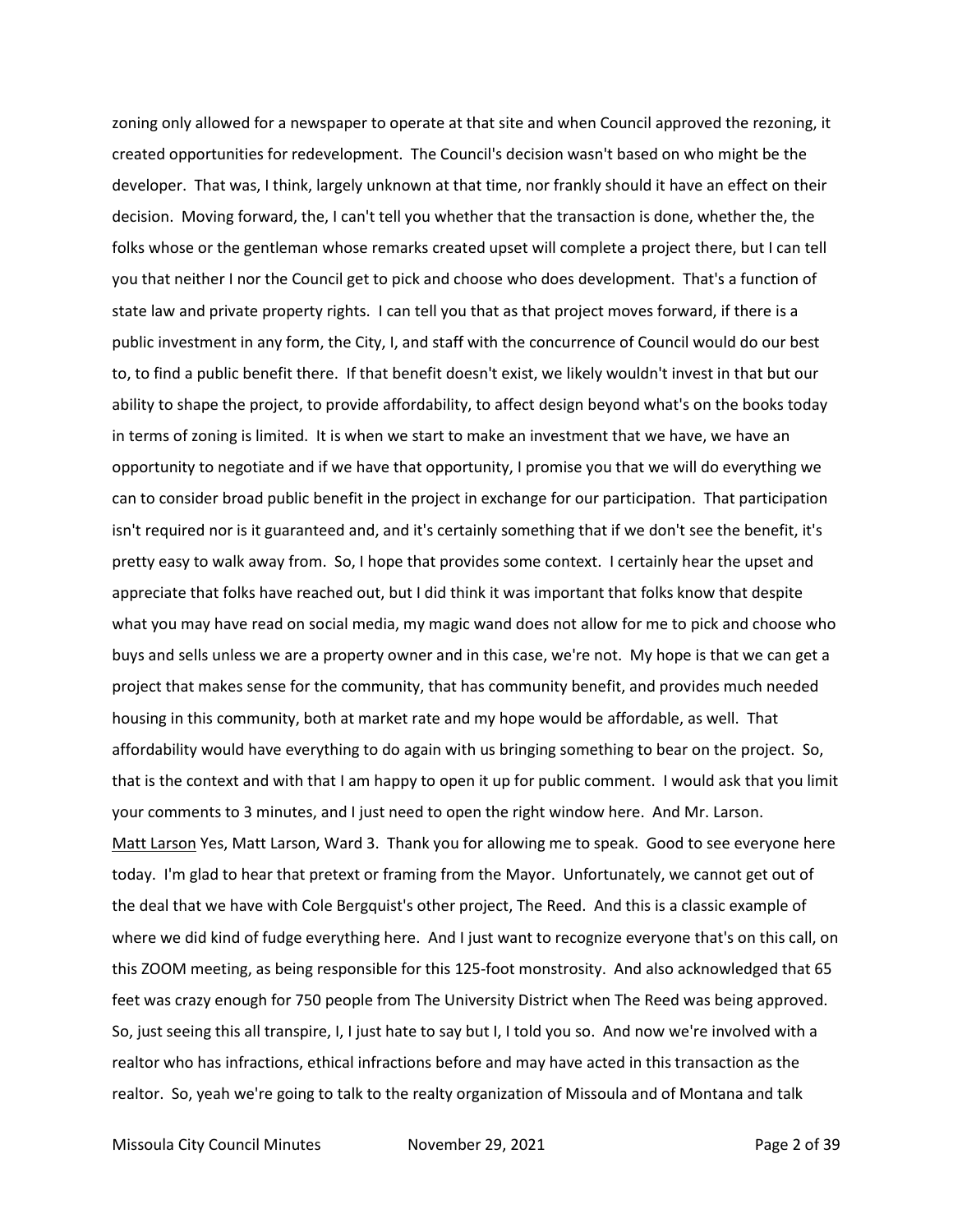about ethical violations again with this same realtor. And we're just waiting for engineering firms and local real estate agents to come and have a statement of any kind disavowing the canonization of the, the riverfront and disavowing transphobic comments by developers, by construction companies, by everyone that we deal with in a local, daily, day-to-day basis. And, and there will be representatives from some of these real estate agencies on City Council come the New Year and we just want to see and hear what you guys are doing so that this doesn't happen again, but thank you for allowing me to speak. I'll be speaking on the claims and other stuff later. Thank you.

Mayor John Engen And next I have someone identified as NMS. And if you would please give us your name for the record, I would be grateful. Hello person identified as NMS. All right, we're not hearing you.

Nathan Stephens Hello, can you hear me?

Mayor John Engen Yes, we could hear you. Thank you.

Nathan Stephens You can't hear me?

Mayor John Engen We can now, yes.

Nathan Stephens Okay. My name is Nathan Stephens, s-t-e-p-h-e-n-s. I live in Ward 5. I'm a multigenerational Missoulian, with parents on both sides that have lived here for generations. I think the City Council might be missing the point about people being upset about this. It's really a lack of community control over real estate development, that's precisely what Missoula, Missoula citizens are complaining about. And other cities do that and for some reason Missoula doesn't want to. You know it's, it's really disheartening as someone who grew up here and has seen my brothers and sisters have to move away because of economic and housing issues. To have to deal with developers speaking about my community in this way, you know anti-LGBT, misogynistic comments. I mean this is outrageous what has been said about our community and we're going to allow them to build here? I mean my god what are you allowing to happen in our city? This is, this is wrong; it is absolutely wrong, and you have two people that are on the planning board that allowed this 125 feet monstrosity to happen, that you're going to put, you're putting back up to be voted on tonight. Come on, put some new blood in there. This is wrong and you know it. Do something.

Mayor John Engen Thank you. And Dave Morris please.

Dave Morris Hello, my name is Dave Morris. I'm a resident of Missoula. Thanks to the Council and the Mayor for allowing me to speak. I'm not talking about the Missoulian Building. I want to talk about the 100% clean energy resolution that the Council and the Mayor have supported. And specifically, I hear that there is a budget resolution that includes funding for a clean energy specialist, and I would strongly

Missoula City Council Minutes **November 29, 2021 Page 3 of 39**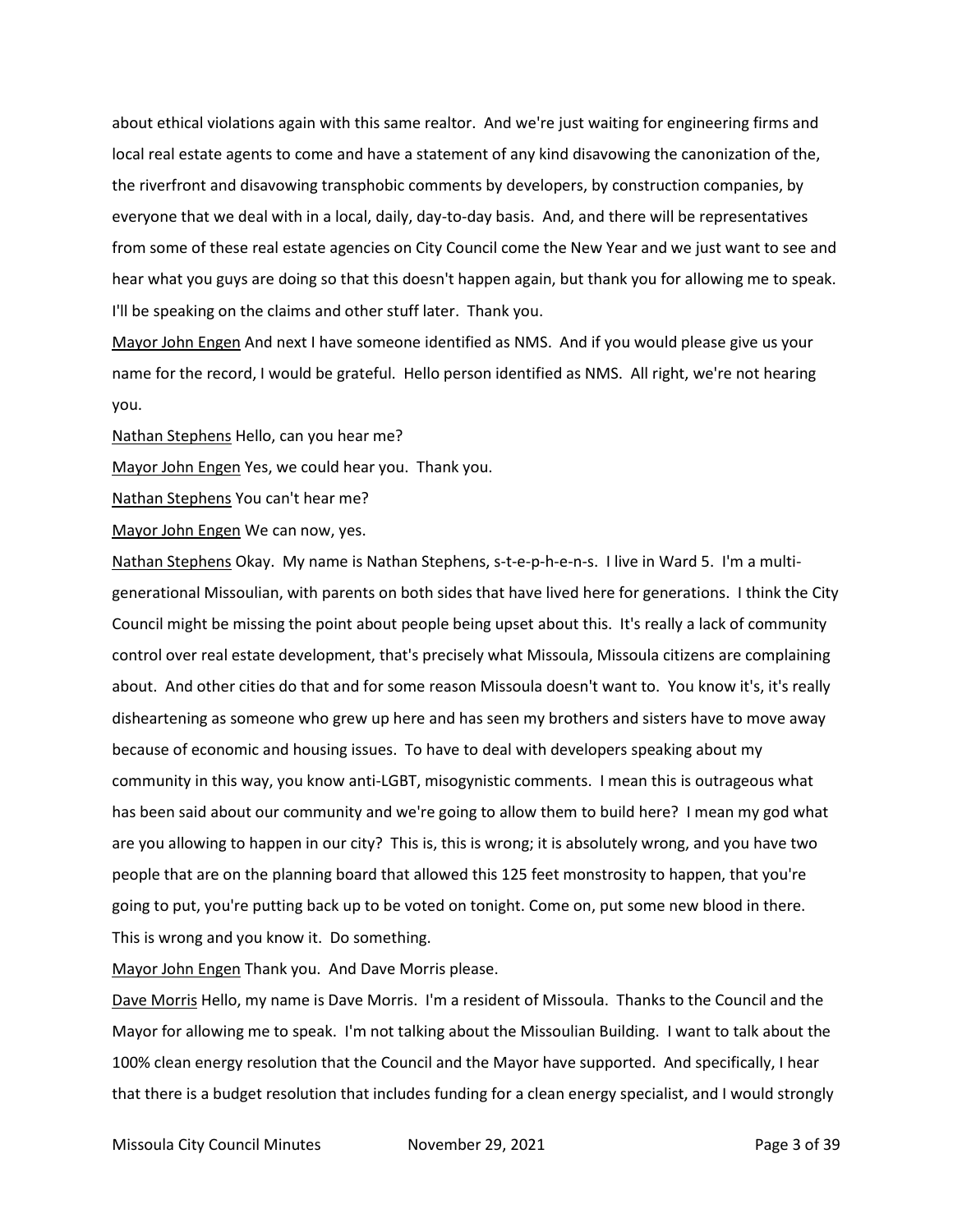urge the Council and the Mayor to approve that part of the budget. It's essential to our response to, to climate change and that's really what I have to say.

Mayor John Engen Thank you very much. And Valan Anthos,

Valan Anthos Can you guys hear me? Hello.

Mayor John Engen Hello, we can hear you.

Valan Anthos Sorry…..

Mayor John Engen You're fine.

Valan Anthos Yeah, my name is Valan Anthos. I'm a resident here. I'm also here to speak about the 100% clean energy resolution that you all passed and just to really here to voice my support and also again in support of the funding and the advisory committee that I think is either already being formed or has formed. And that I think it's very important that there's a lot of community input on that agreement and this resolution is really essential to the health and the values of our community and that it's important we have realistic, tangible, and trackable progress on this resolution, so it's not just an empty, empty resolution. And in particular, I would want to urge the City to ensure that the agreement made with NorthWestern Energy is much stronger than the draft plan and includes a lot more new renewable construction and does not make clean energy an unaffordable niche market here in Missoula. And that's it, thank you very much.

Mayor John Engen Thank you. And any additional general public comment this evening? All right seeing no virtual hands, we will move on to our consent agenda.

# **5. CONSENT AGENDA**

Mayor John Engen Items listed on that consent agenda were approved unanimously in Council committees and we save a little time on Monday evenings by considering these items all at once. Ms. Rehbein will read the list of consent agenda items aloud so that folks participating in the meeting or watching on MCAT will know what we're considering, and we'll take comment before we vote. Ms. Rehbein.

AYES: (10): Alderperson Anderson, Alderperson Becerra, Alderperson Contos, Alderperson Harp, Alderperson Jones, Alderperson Merritt, Alderperson Ramos, Alderperson Sherrill, Alderperson Vasecka, and Alderperson West ABSENT: (2): Alderperson Hess, and Alderperson von Lossberg **Vote result: Approved (10 to 0)**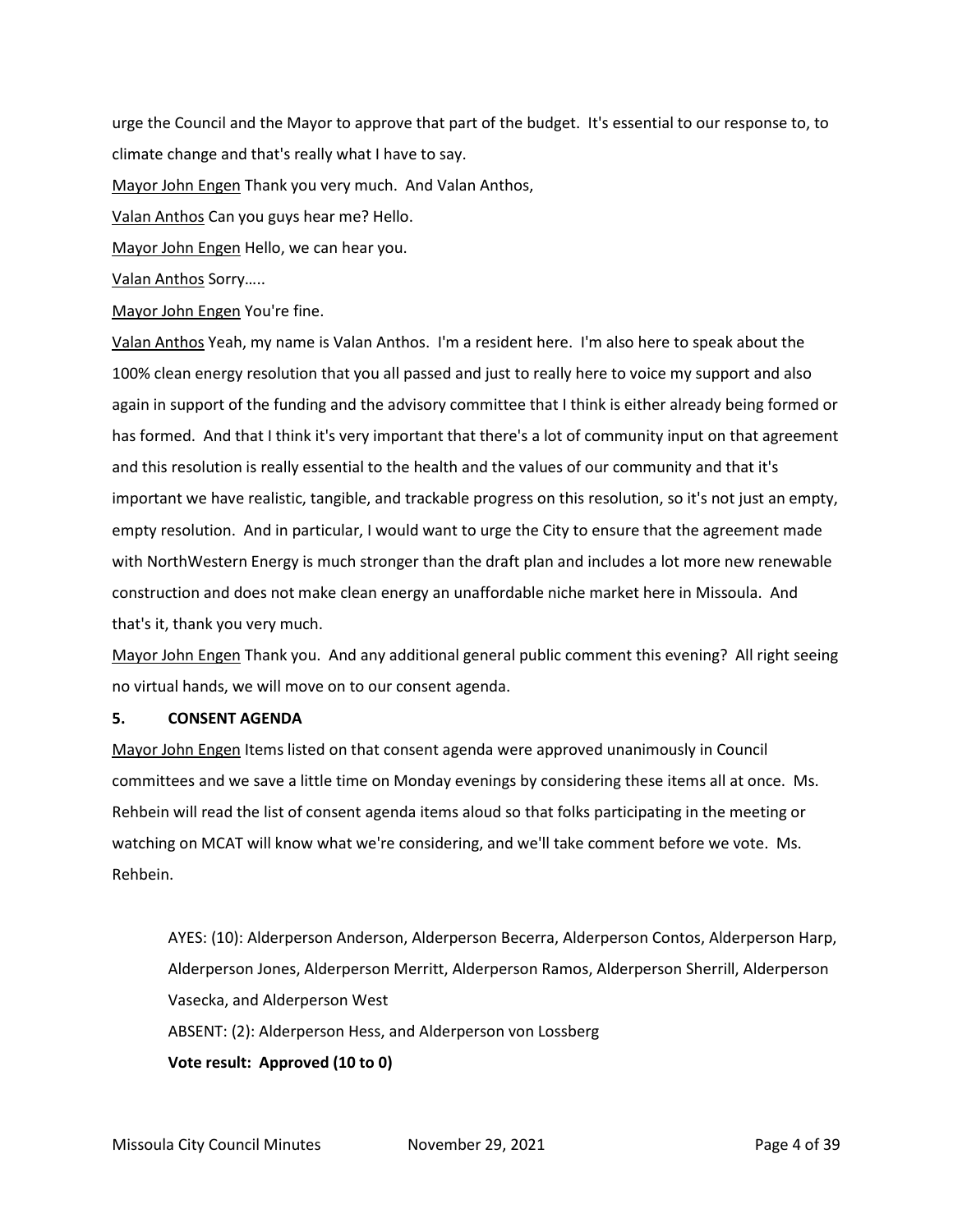# **5.1 Accounts Payable (claims) for checks dated November 23, 2021**

Ratify accounts payable in the amount of \$2,075,367.44 for checks dated November 23, 2021. AYES: (7): Alderperson Anderson, Alderperson Becerra, Alderperson Harp, Alderperson Jones, Alderperson Merritt, Alderperson Sherrill, and Alderperson West NAYS: (3): Alderperson Contos, Alderperson Ramos, and Alderperson Vasecka ABSENT: (2): Alderperson Hess, and Alderperson von Lossberg **Vote result: Approved (7 to 3)**

# **5.2 Accounts Payable (claims) for checks dated November 30, 2021**

Approve accounts payable in the amount of \$455,145.65 for checks dated November 30, 2021. AYES: (7): Alderperson Anderson, Alderperson Becerra, Alderperson Harp, Alderperson Jones, Alderperson Merritt, Alderperson Sherrill, and Alderperson West NAYS: (3): Alderperson Contos, Alderperson Ramos, and Alderperson Vasecka ABSENT: (2): Alderperson Hess, and Alderperson von Lossberg **Vote result: Approved (7 to 3)**

#### **5.3 Appointment to the Parks and Recreation Board**

(No quorum present) Confirm the Mayor's appointment of Erynn Castellanos to the Parks and Recreation Board for a term beginning immediately and expiring on April 30, 2023. **Vote result: Approved**

#### **5.4 Appointment to the Bicycle and Pedestrian Advisory Board**

Confirm the Mayor's appointment of Erin Montgomery to the Bicycle and Pedestrian Advisory Board for a term beginning immediately and expiring on September 30, 2022. **Vote result: Approved**

# **5.5 Bid Award with Prospect Construction Inc, for the Cooper Street Alley Water Main Replacement**

Award the bid for Cooper Street Alley Water Main Replacement Project to Prospect Construction, Inc. for an amount not to exceed \$1,013,580.50 and authorize the return of bid bonds.

#### **Vote result: Approved**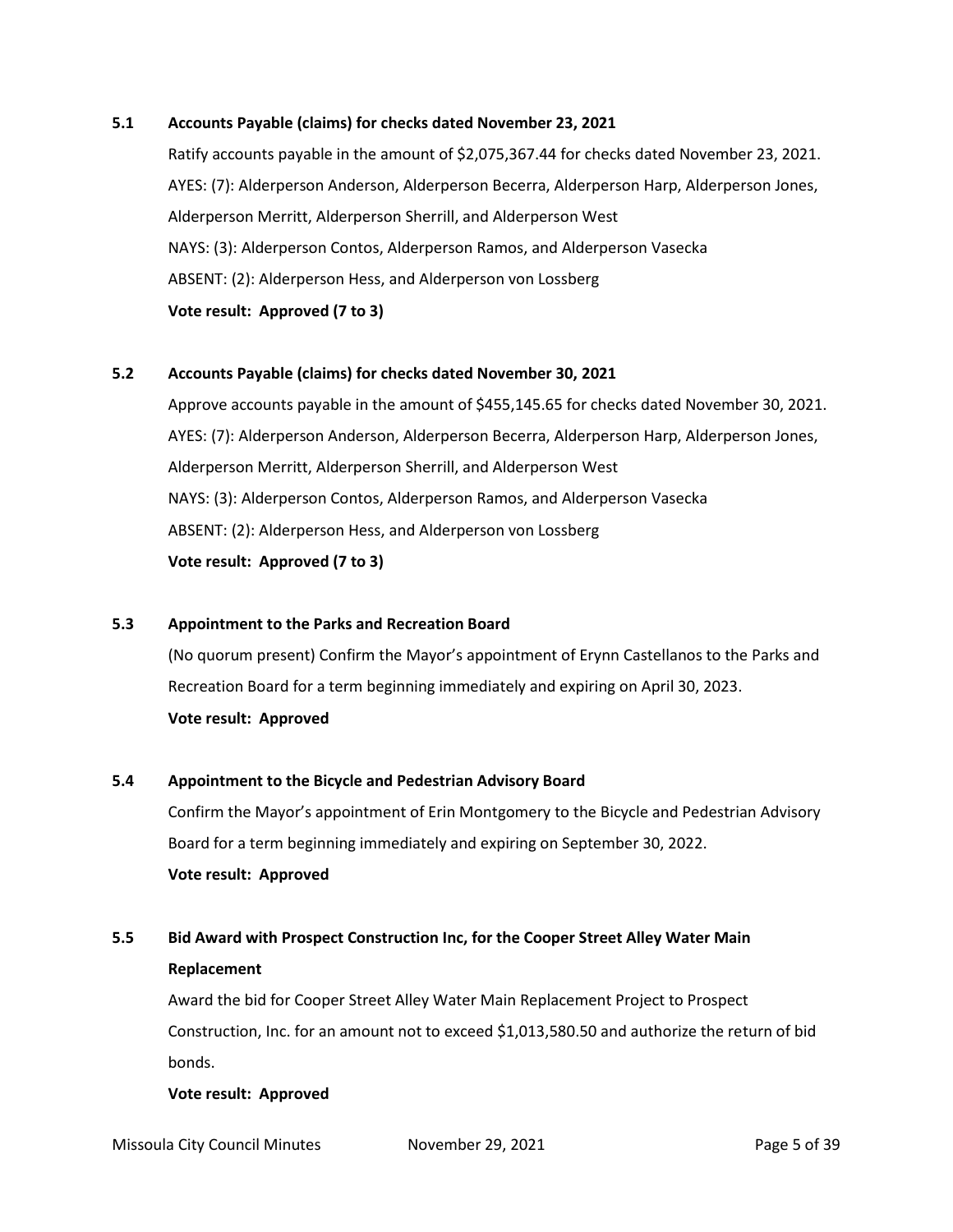#### **5.6 Appointment to the Health Board**

Appoint Ross Miller for the regular member position to the Health Board beginning January 1, 2022 and ending on March 31, 2025.

**Vote result: Approved**

#### **5.7 Contract for Applicant Tracking System with NeoGov**

Approve and authorize the Mayor to sign a contract with NeoGov for employee recruitment and onboarding in the \$5,000.00 for FY22, \$21,460.80 for FY23, and \$21,460.80 for FY24. **Vote result: Approved**

# **5.8 Contract for FY 2022 Relationship Violence Services**

Authorize the Mayor to sign the contract with Missoula County for relationship violence services in the amount of \$184,165.00.

#### **Vote result: Approved**

#### **5.9 3719, 3721, 3723 Grant Creek Road Annexation and Zoning Upon Annexation**

Adopt a resolution of intention to annex and incorporate within the boundaries of the City of Missoula three tracts located at 3719, 3721, 3723 Grant Creek Road and legally described in Book 1040 Page 253, Book 960 Page 1011, and Book 1040 Page 253 in the NW of the NW of Section 8, Township 13 North, Range 19 West, P.M.M. and zone upon annexation to M1-2 Limited Industrial, based on the findings of fact in the staff report, subject to the recommended conditions of annexation approval; set the public hearing for December 6th, 2021; and refer this item to the Land Use & Planning Committee on December 8th, 2021.

#### **Vote result: Approved**

#### **5.10 Appointments to the Planning Board**

Reappoint Shane Morrisey and Ellie Costello as regular members and Sierra Farmer as an alternate to the Missoula Consolidated Planning Board for the term beginning January 1, 2022 and ending on March 31. 2025.

**Vote result: Approved**

#### **5.11 Adopt West Broadway Community Master Plan**

Missoula City Council Minutes **November 29, 2021 Page 6 of 39**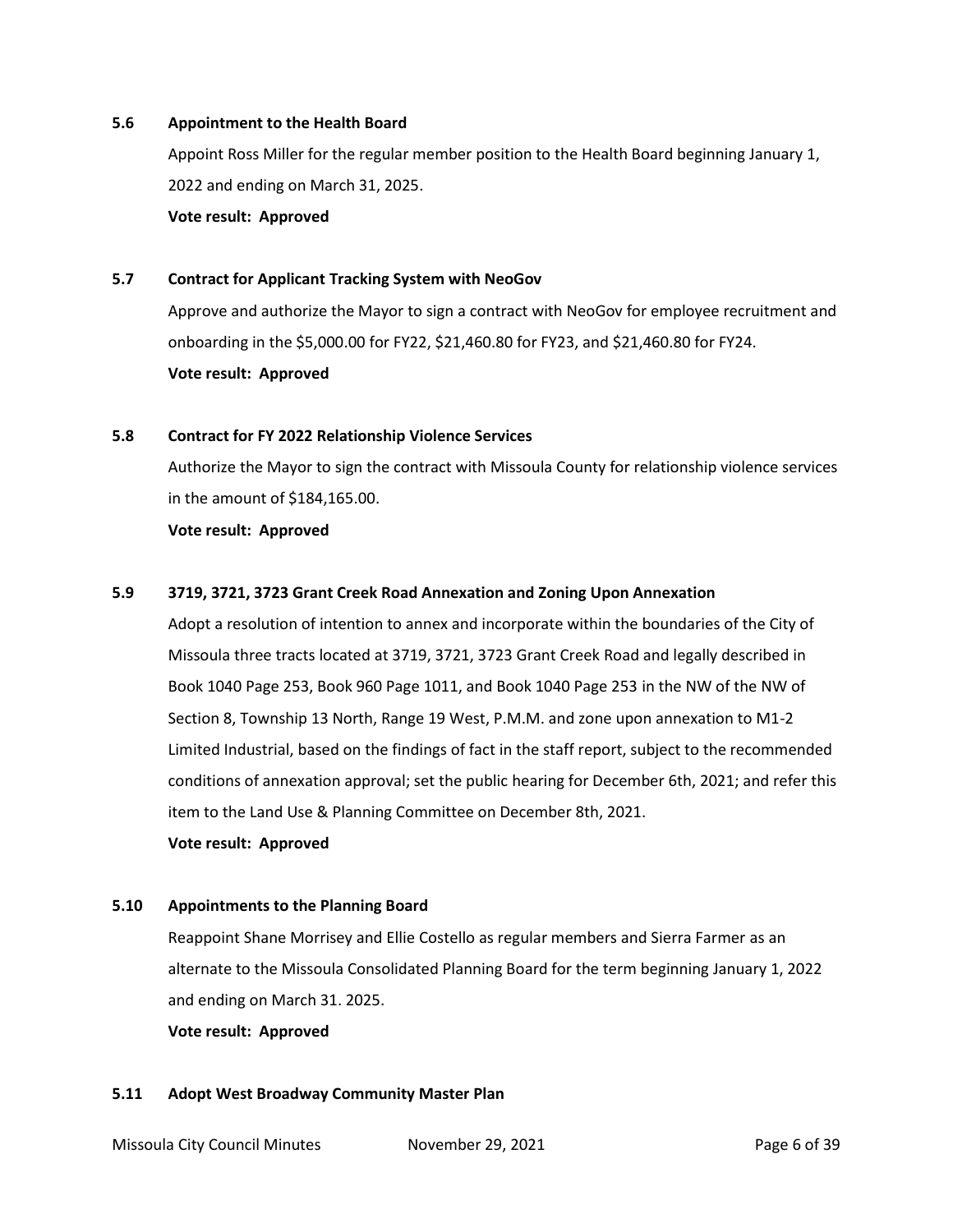Set a public hearing on December 6, 2021, to consider an amendment to the Our Missoula City Growth Policy to include the Envision West Broadway Community Master Plan as an amendment to the Downtown Missoula Master Plan and refer this item to the Land Use & Planning Committee on December 8th, 2021

**Vote result: Approved**

#### **5.12 Resolution Delaying East Missoula Annexation**

Adopt a resolution delaying the date of contract sewer petition annexations of properties provided sewer service pursuant to the interlocal agreement with the East Missoula County Sewer District until at least January 1, 2034.

**Vote result: Approved**

Mayor John Engen Thank you Ms. Rehbein. Questions or comments on the consent agenda from Council members? Seeing none….

Alderperson Ramos Mr. Mayor…

Mayor John Engen Yes, I'm sorry.

Alderperson Ramos Oh sorry, I think I had my hand up, I'm not sure but I just want to divide the question and vote on 5.1 and 5.2 separately due to Mountain Water legal bills.

Mayor John Engen We can do that sir.

Alderperson Ramos Thank you.

Mayor John Engen With that, anyone in the audience care to comment? Mr. Larson.

Matt Larson Yes, Matt Larson, Ward 3. Thank you again for letting me speak. I was wondering about the cart clean expenditure for \$37,000.00 on the first claims items over \$1,000.00. This was not unanimously approved at the committee meeting and it just kind of magically appeared on these claims. It's a large chunk of change and it's totally another example of how we're spending down the road but we, we can use like betting at the, the warming structure on Johnson Street for instance. We don't need this superfluous technology which we heard about from a compound pharmacist at the committee meeting, which was why it was not unanimous and it's a Washington Company. It's a foreign LLC, so we are essentially lied to or at least misled by Chief White who told us that it was a Montana company through and through. It's, in fact, owned by an insurance, insurance CEO guy out of Washington and his son who used to play on the Grizz. You know and then here we are again just getting back to this

Missoula City Council Minutes **November 29, 2021 Page 7 of 39**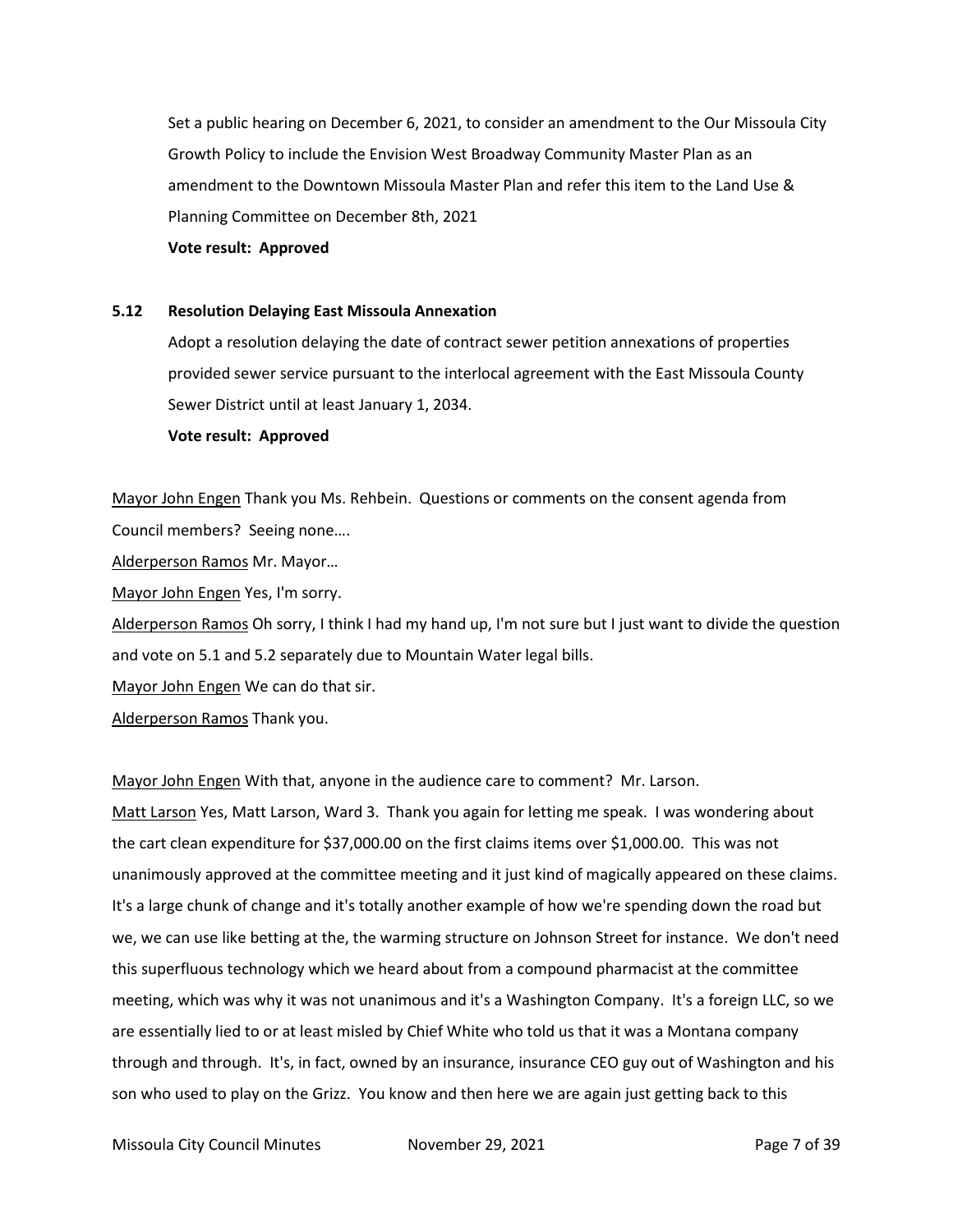common theme of like kickbacks to like just Grizz superstars. And just what, what's going on with this, this UV sanitation technology that we've determined by professionals who called in and took the time to call in like Ms. Tripp did, what, what's going on with that? Why is that being purchased behind our backs and against the whole like structure of City Council and the committees and all that? Why, why is this going on behind the scenes? What, what happened there? Thank you.

Mayor John Engen All right, nothing going on behind the scenes, all out and full public

disclosure…..Seeing no additional comments from the audience, we will have a roll call vote on items 5.1 and 5.2.

Alderperson Anderson Mr. Mayor, I actually had my hand raised.

Mayor John Engen Oh, I'm sorry. Ms. Anderson.

Alderperson Anderson While Ms. Rehbein gets us ready for our votes. I did want to comment on the, the contract that the Mayor is signing or actually we already did that, it's in claims. It went through committee, it came before the Council, as our due processes. It was in committees on Monday, last Monday night, and it was voted on unanimously by all members of the Council after the questions that were brought up in committee were answered satisfactorily and that is our due process, all above board and just because you miss a Monday night may mean that you're not fully tracking on things. Thanks so much.

Mayor John Engen Ms. Rehbein.

Marty Rehbein So, we'll do the vote on items 5.1 and 5.2 which are the accounts payable.

Mayor John Engen And on the remains on the consent agenda please. Thank you and the consent agenda is approved.

# **6. COMMENTS FROM CITY STAFF, AGENCIES, BOARDS, COMMISSIONS, AUTHORITIES AND THE COMMUNITY FORUM - None.**

# **7. SPECIAL PRESENTATIONS**

Mayor John Engen We do have one special presentation in the form of a proclamation.

# **7.1 Proclamation - Day With(out) Art**

WHEREAS, in 1988, The World Health Organization recognized the first World AIDS Day on December 1st to raise awareness of the AIDS pandemic caused by the spread of HIV infection and to mourn the loss of those who have died from the disease; and WHEREAS, in 1989 in response to the worsening AIDS crisis and coinciding with the World Health Organization's second annual World AIDS Day, visual AIDS organize the first Day With(out) Art; and WHEREAS, annually this day serves as a call for mourning and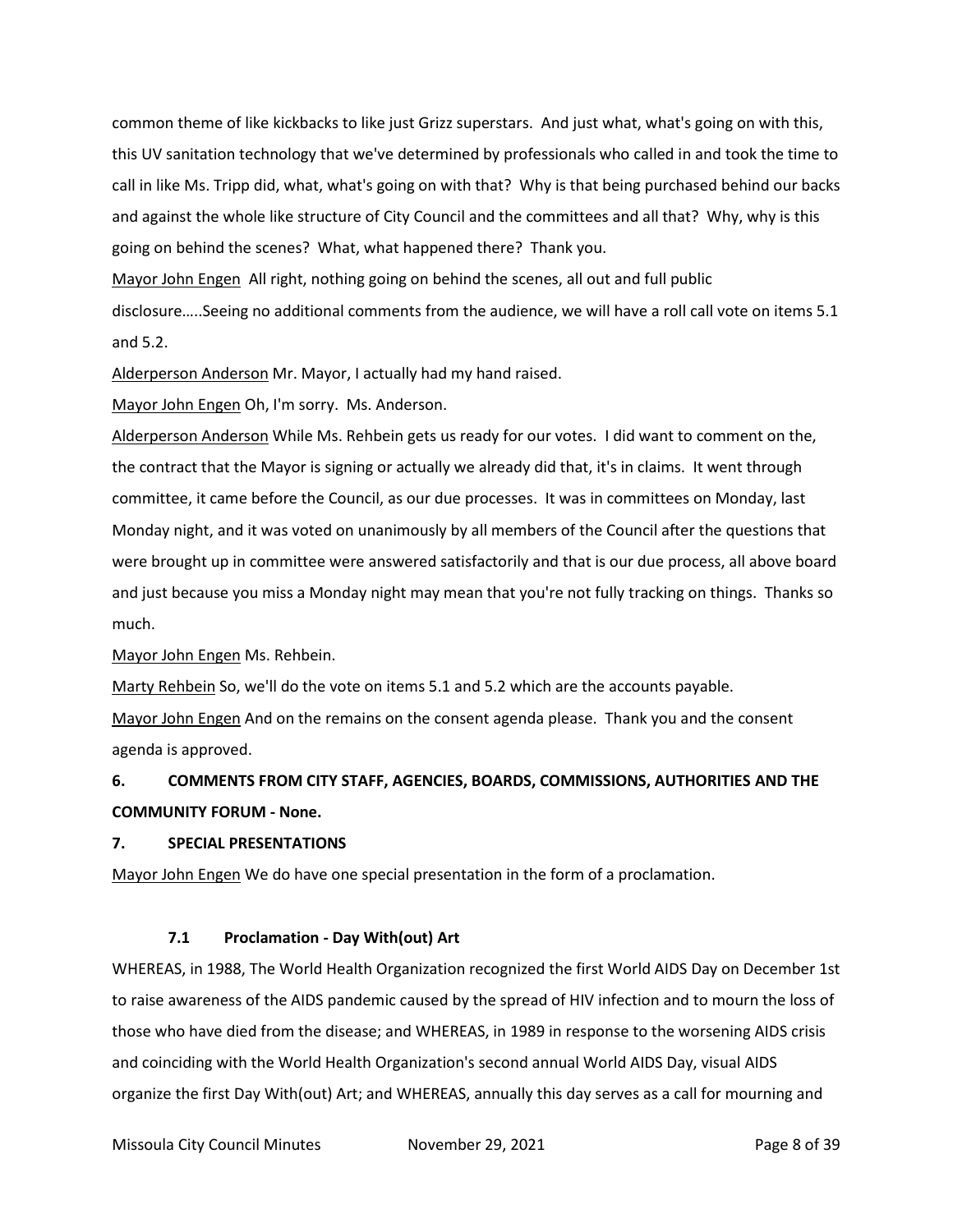action in response to the ongoing HIV and AIDS crisis globally celebrates the lives and achievements of lost colleagues and friends, encourages caring for all people with AIDS, educates diverse publics about HIV infection, and advances the work of finding a cure; and WHEREAS, June 2021 marked the 40th anniversary of the first cases reported in the United States of what would later become known as AIDS, a disease that has killed tens of millions of people today; and WHEREAS, there are currently more than 1.2 million people in the U.S. and more than 38 million worldwide living with HIV; and WHEREAS, the City of Missoula Public Art Committee will once again join visual AIDS in a Day With(out) Art by shrouding some public works of art throughout the town in black sheets with red ribbons to bring attention and action to the ongoing global health crisis. Now, therefore I, John Engen, Mayor of the City of Missoula in the State of Montana, hereby recognize the first day of December 2021 as a Day With(out) Art.

Mayor John Engen And I understand we have a couple of folks with us this evening to talk a little bit about a Day With(out) Art. And Devin.

Devin Carpenter Yes, hello. Thank you. My name is Devin Carpenter, and I am here just as a member of the Missoula community who's working in collaboration with the Western Montana Community Center and various other organizations in town. Andy Nelson is joining us on YouTube today, so I'm not sure if he's able to comment but he is also here and is the main collaborator, but I just wanted to thank you, the public arts committee, the City of Missoula for being so easy to work with to bring this event back to Missoula. I understand it's happened here in the past and so we just felt this year being the 40th anniversary feels like the wrong word but the 40th anniversary of those first cases in the U.S. It's just an important thing to continue bringing recognition and action to the community and we're really excited to be able to partner with the City, as well as some other organizations, the Missoula Art Museum, the Montana Museum of Arts and Culture, the University Center Gallery, the Gay Health Task Force, and I'm sure I missed a couple. We're also doing a film screening of the visual aids. They, they create a series of documentary shorts every year and have been doing that for years and so we'll be showing that on Thursday night, the second, and the Western Montana Community Center will also be hosting a first Friday art gallery showing of archival images of the HIV and AIDS movement here in Missoula, Montana through the years. And so, there's information on all those events on our Facebook page which is a Day With(out) Art Missoula. Thank you very much.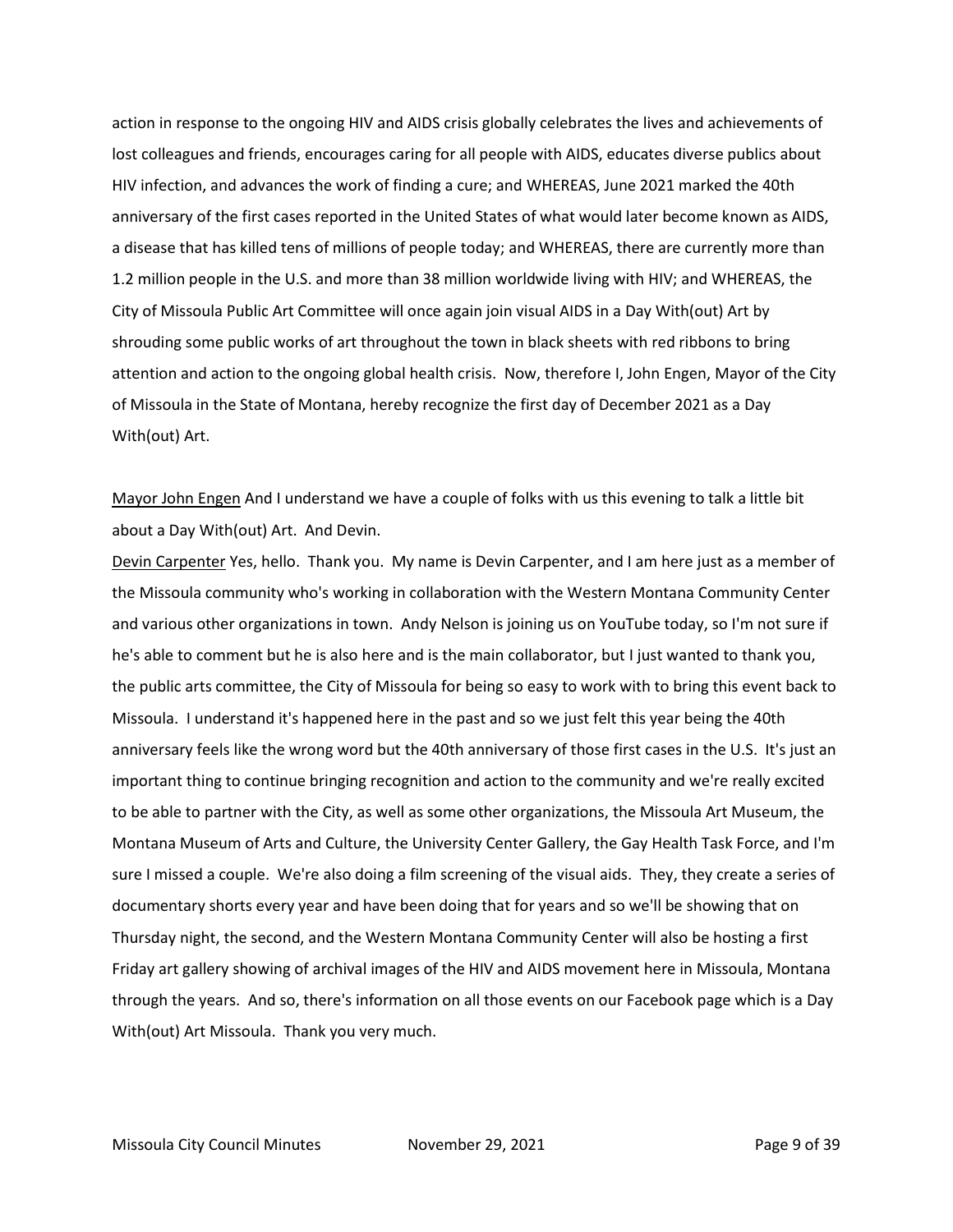Mayor John Engen Thank you Mr. Carpenter. We appreciate your work here and appreciate the work of everyone involved in this commemoration. Appreciate it very much. We will move on to the public hearing portion of our agenda.

#### **8. PUBLIC HEARINGS**

Mayor John Engen State law and our own Council rules set guidelines for inviting community comment in a formal way on a variety of issues. We'll have a staff report this evening and, pardon me, following that, Council and I will invite comment. Council will keep its public hearing open for a week and consider this item after the public hearing is closed at the beginning of the December 6th Council meeting. Our lone public hearing this evening is on an Ordinance amending our municipal code with regard to the establishment of a residency requirement and our staff report comes, this evening, from Ms. Simonson.

Angela Simonson Thank you Mr. Mayor and thank you Council. I'll share my screen here. Thank you. As Mayor Engen said, I'm here this evening to discuss ordinance 2.82 which was established in 2013 requiring city limit residency requirements for certain positions. I want to give you a bit of history of this ordinance; it was passed in 2013. Through my research because I was not with the City at that time, the minutes from that Council meeting, or excuse me those meetings leading up to the passage of this ordinance indicate that there was an interest based on other Montana cities considering it's the same action. And that in fact was true at the time; however, as of November 2021, no major Montana city has such requirements. Comments from one Council person during that time and I quote said 'it just requires that the people that create and enforce city policy actually live under that city policy.' There's fault in that statement, City Council is the policy making body, not necessarily staff. Now the involvement in creation and policy procedures is always in the best interest of the organization and the community and never in the best interest of the employee who may be proposing a policy to be approved by Council. I would say that the employees at all levels within the city are dedicated public servants and they understand the need to be selfless. And the final point, when we look at history, is that this was grant, this ordinance grandfathered in existing staff holding the positions that are listed and all staff hired prior to the ordinance passing. Newly hired staff are as equally dedicated to serving the City as these grandfathered staff are. When looking at my request to repeal and replace this particular ordinance, I'm coming at it from a risk standpoint. There are four areas of risk that have been identified in keeping the ordinance as it is. The first is it centers around recruitment. Recent director level candidates have expressed concern over this requirement, and we need to be able to reduce barriers for attracting and retaining top talent in this very tight market. The next identified risk is

Missoula City Council Minutes **November 29, 2021 Page 10 of 39**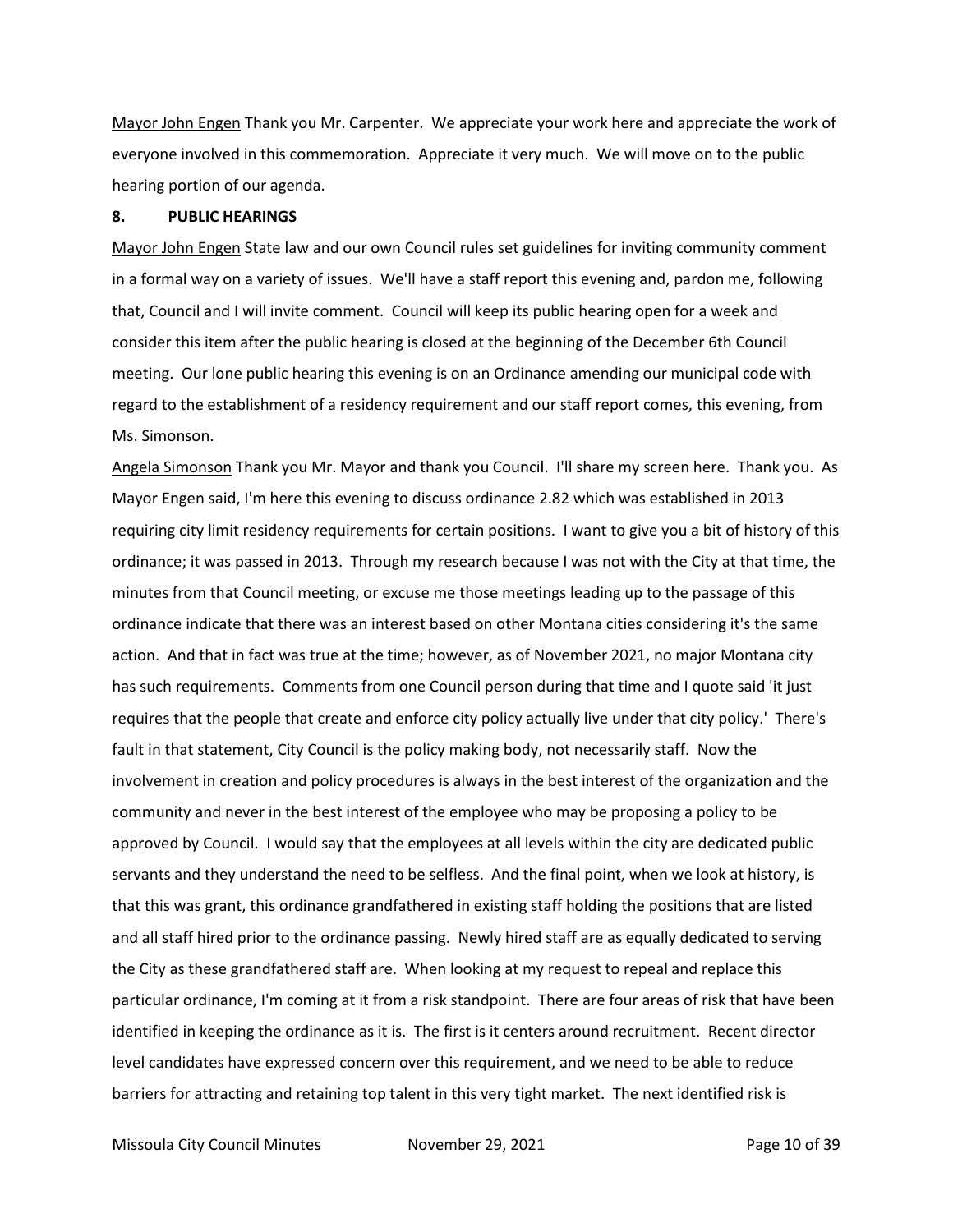retention. So, we have current qualified staff who cannot apply unless they choose to move up, move into City limits. So, some of those individuals are in deputy positions or assistant chief positions, and we would not be able to even allow them to apply under the current ordinance. The third risk that I identified is regarding diversity and inclusion and this is really important to me. I believe that the City needs to welcome employees with all values or lifestyle choices and by requiring an individual to live within the city limits, we, we are putting barriers around what those lifestyle choices might be or excluding individuals, for example, who may enjoy a rural lifestyle raising livestock and whatnot and we're requiring individuals at this level to make a choice between family values and their career. And finally, the justification or I should say the ordinance of reasons for passing this ordinance of 2013 lack justifiable reasoning. When we look at national research from ICMA, which is the, is an organization of city management association for national, nationwide, excuse me, for municipalities, there are common residency requirements, arguments for requirements. One is the commitment to position; however, through that research there's been no nexus to the level of commitment and residency. The next is that employees who are grant or excuse me employees who are grandfathered under this ordinance continue to live outside the city limits and yet they continue to remain as committed as ever. The next common argument is that when individuals at this level in employment are within the city limits, they better understand issues that the municipality is taking on. Again, there is no nexus to the comprehension of issues and residency. Top-level personnel need to be professionals committed to doing their absolute best to improve the lives of those that they serve. And finally, is response time, that may be true for our first responders, but department heads do not respond to emergencies. Ultimately, the research has indicated that this is a management issue and not a residency issue. We do, we use very thorough screening tools during our hiring process to assess values and commitment to serving the city and if a director were ever hired and not and not able to fulfill those requirements then the Mayor and the CIO have tools to help manage this issue, and that is why I say that it is a management issue and not a residency issue. Residency will not fix issues with competency. The recommended revisions would create an ordinance that included only senior leadership and that would be those who report directly to the Mayor's office. And here on screen, you can see the list of those positions. This would remove positions that currently exist on the list that report to boards, rather than reporting directly to the Mayor's office and it would also remove any staff level positions so rather than being a director, we do have a few positions that that are in management level, and we also have some positions that are missing altogether. So, the new ordinance would include only the senior leadership team and rather than requiring them to live within the city limits, we would require that they live within

Missoula City Council Minutes **November 29, 2021 Page 11 of 39**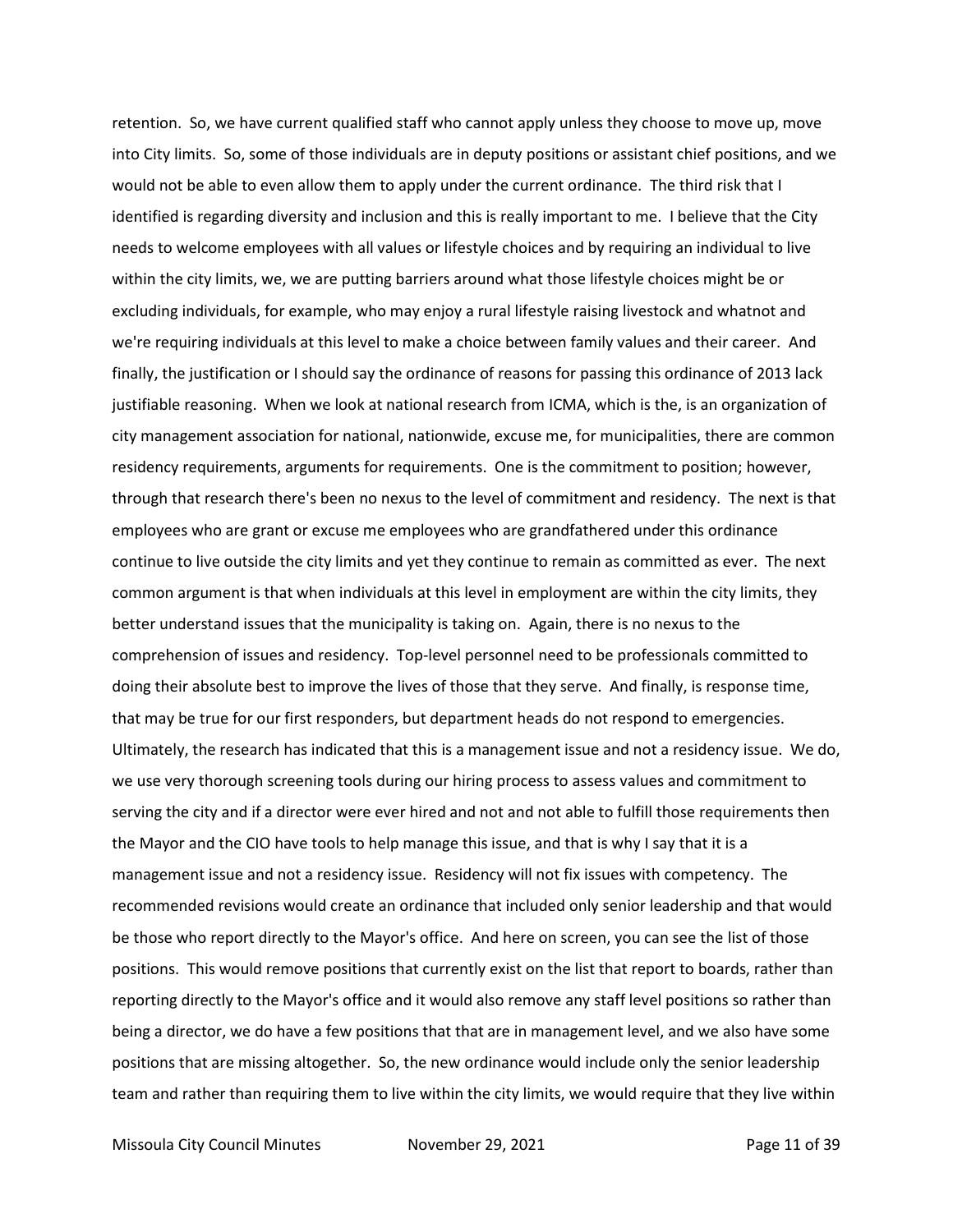a 45-minute drive of city limits. This helps to ensure us that they still have a physical connection to the City of Missoula while giving more choice in their lifestyle or their values. And then it would set an expectation for a reasonable response time, should a last-minute meeting occur or a natural disaster or something like that where the Mayor would need his senior leadership team to be present. So, I am here today asking that after public hearing that Council adopt an ordinance amending MMC 2.82 entitled Establishment of continuous residence requirements for City senior leadership. Thank you. Mayor John Engen Thank you Ms. Simonson. And with that, I will open the public hearing. Anyone in our attendee list care to comment this evening? Mr. Larson.

Matt Larson Yes, Matt Larson, Ward 3. Thanks for allowing me to speak again. I really was hoping to see Jordan Hess here at this meeting, seeing as how he's the only person on City Council that rents. I think it's it really is the perspective of the governing class and the people like, like this on their ivory towers and, and the people that operate and, and live and work within the City. I just want to remind the City Council, like myself I've had to change my voter registration even to engage the City Council. So, it just, it just, I don't know it just really doesn't rub me the right way when this type of legislation or ordinance comes through. It, it, why, why did we make this in 2013? And what has changed except the housing market here? And you know, you make, you make your bed and you lay in it and that's what's going on with the housing market right now. So, you know and there's been a bunch of people grandfathered in and blah, blah and it's hard to find their successors. I say, you know there's a reason we pass this and we're not like any other cities in Montana. So, we shouldn't look to them and their studies to guide us because we are a unique place, and you know thanks for allowing me to talk bye.

Mayor John Engen And seeing no additional hands up in the attendees…..I will note for the record Mr. Hess was delighted to purchase his own home and I would also tell you that Mr. Hess is committed to renters, as he is homeowners, as we all are. Questions or comments from Council members? All right, seeing none, this public hearing will remain open for the week. And we will move on to items for final consideration.

# **8.1 Ordinance amending MMC 2.82 entitled "Establishment of continuous residency requirements within the city limits for City department heads and supervisory managers."** The City Council will hold this public hearing open until the take it up under final consideration on December 6, 2021.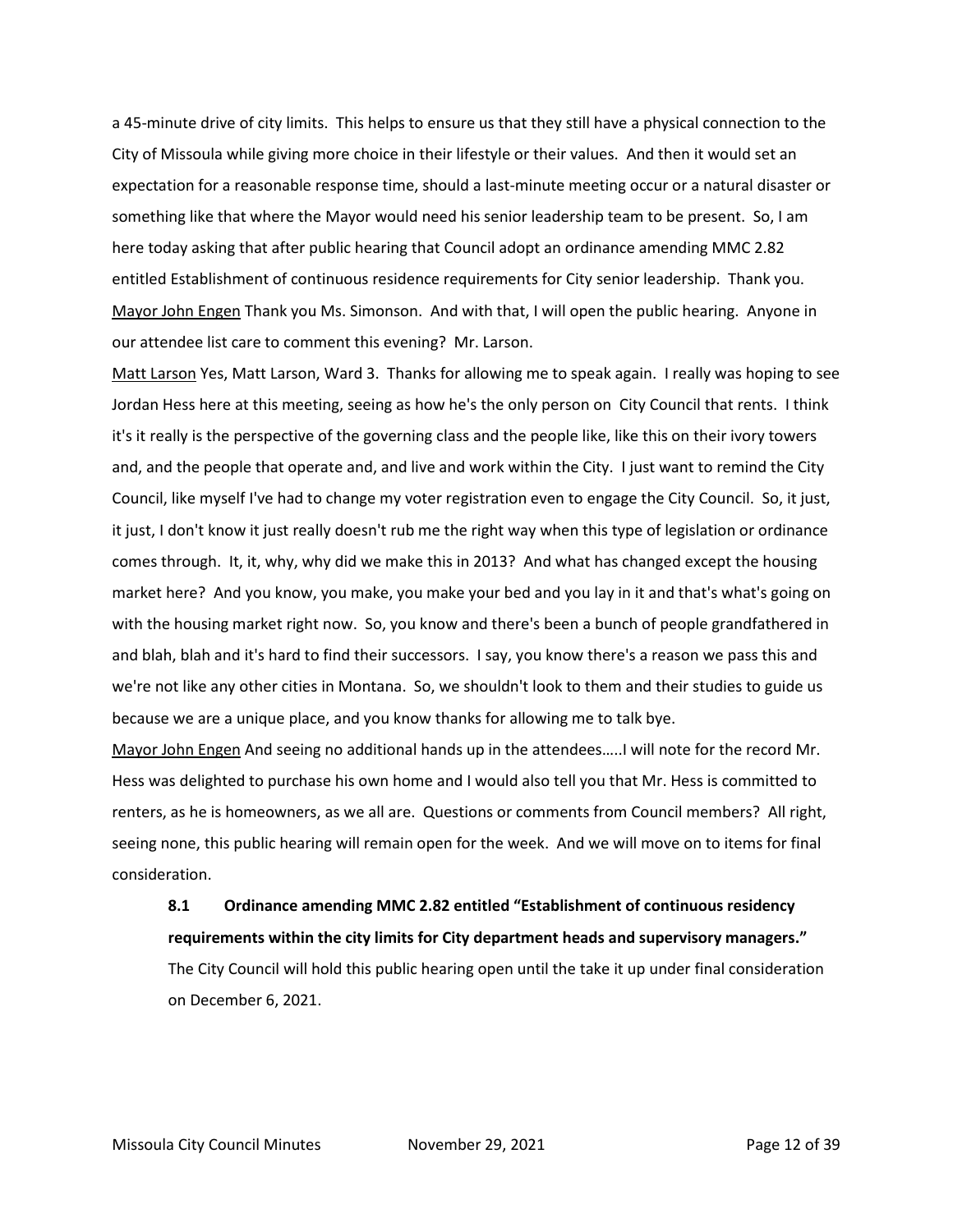#### **9. FINAL CONSIDERATION**

Mayor John Engen Pardon me, these items were all considered by the City Council as a function of a public hearing and this evening, we will take final action on the items before them, and we'll take comment on these items as well. Our first item this evening is on a resolution amending the fiscal year 22 budget and we had a staff report on that last week. And I would entertain a motion Ms. Jones. Alderperson Jones Thank you. I would like to make the recommended motion, which is that we adopt a resolution amending the annual appropriations for the City of Missoula, Montana as set forth in the fiscal year 2021 budget and capital improvement program. And I would like to speak to that, if I may? Mayor John Engen Ms. Jones.

Alderperson Jones So, we had an extensive presentation on this in committee and then when we open the public hearing and the great majority of this frankly are budget carry forwards or budget transfers, as we just do housekeeping to keep all of our accounting in order, but the specific thing I wanted to note was the budget amendment for the clean energy specialist. We did allocate money last summer in the budget for more capacity to implement our climate change policies. There was a lot of work spent last spring and summer, but we just didn't quite carry the football over into the end zone and we wanted to have an FTE and it just took a little bit more staff time to really pull it together. So, that's what we're doing now, and I'm thrilled with this. I was glad to hear some public comment earlier, actually in the meeting, regarding support for this. I think it's great. You know we talk a lot about housing and climate change is also just a huge issue. So, I am glad that we are creating some more capacity to really implement our clean energy policies that we have in place. So, I'm very much in favor of this. Thank you.

Mayor John Engen Thank you Ms. Jones. Further discussion on the motion? Seeing none, anyone in the audience care to comment on the motion?

Alderperson Jones I think Ms. Merritt was trying to comment.

Mayor John Engen I'm sorry Ms. Merritt. For some reason, I am not seeing hands this evening. Yell at me, I'm accustomed….Yes, please, Ms. Merritt.

Alderperson Merritt Thank you. I am fully in support of, of these budget amendments, especially the amendment to provide the FTE for the climate specialist. This, the discussion about the climate, the need to add capacity to our climate office came up during the budget season and I know Councilman von Lossberg was leading in that discussion and unfortunately he's not here tonight due to some family issues but…. So, I wanted to thank him and Councilwoman Jones for their leadership on making sure that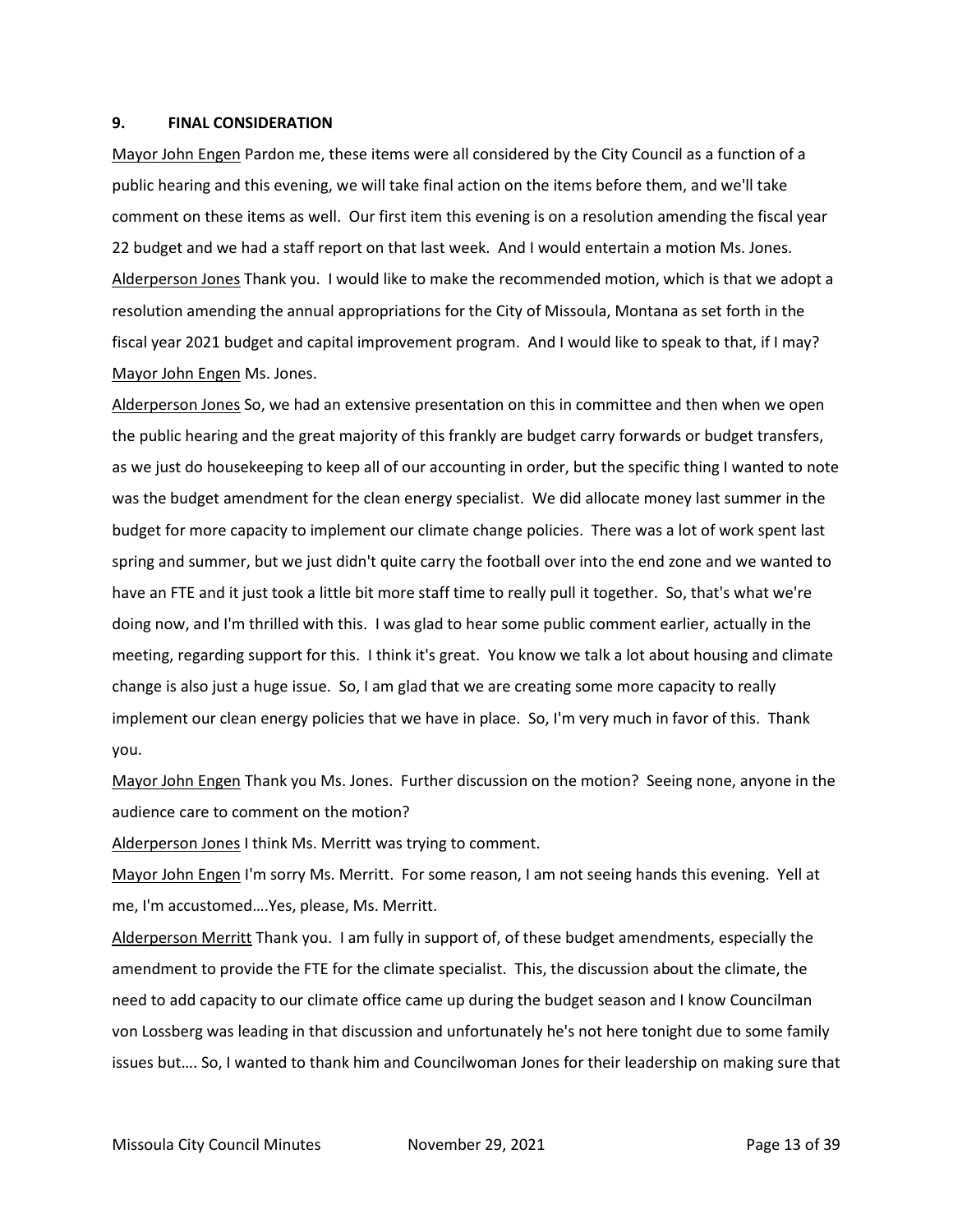that we do get that additional capacity. Of course, I think we could probably use a lot more but it's, it is really a good step in the right direction, and I fully support it. Thanks.

Mayor John Engen Thank you. Anyone else? Ms. Anderson.

Alderperson Anderson Okay, apparently the waiting works. Ms. Merritt brought up an excellent point I want to echo it that it is you know hats off to so many people who worked to bring this to light and to champion for this. And I think we all recognize that climate change is an issue that is not just at the boundaries of the city of Missoula, but what are the steps that we at the City of Missoula can take to address this? And I think that this increased capacity will definitely help with that and it's just one of the many steps that we need to be taking and I'm happy to support it. And I do want to echo thanks to Mr. von Lossberg for really being a constant champion for this issue and for us to get this into the budget this last year. And you know it takes people caring passionately and putting their passion to good use to make things like this happen. So, thank you so much and I'm happy to support it.

Mayor John Engen Thank you Ms. Anderson. Anyone else? All right, seeing no virtual nor real hands in the air, I'll move to the audience. And Mr. Larson.

Matt Larson Yes, Matt Larson, Ward 3. I, I support clean energy too, but I think we should also allocate, at this point, somebody for budget transparency within the City and somebody that can actually provide like a capital assets list of what we own, just like an accounting, a toll, like of what's going on under the hood there. We, we don't even know what we're financing down the road forever and we don't know what the legal fees are gonna be for this court battle, the two court battles regarding the water, water company. And this is just another thing, another tchotchke that you're adding on at the very last minute to this budget. And this is what people don't like I think about their tax bills when it comes to next year, is that we, we can just buy clean energy on the open market and, and there's no real explanation that's been very definitive about like what this specialist actually does and meanwhile we're getting these proposals, requests for proposals on these solar rays that we're not even going to own. And the city is just slowly becoming the biggest landlord, the biggest utility, and the biggest consumer of its own niche power here and that's not a good thing. It's not a good thing for the, the consumer and the taxpayer. So that's all I have to say. I just don't think that we should be approving this because it just wasn't planned for and we, we need to see what's actually being financed down the road forever versus what we actually own here. Thank you.

Mayor John Engen All right, seeing no additional hands raised, we will have a roll call vote. And the motion is approved.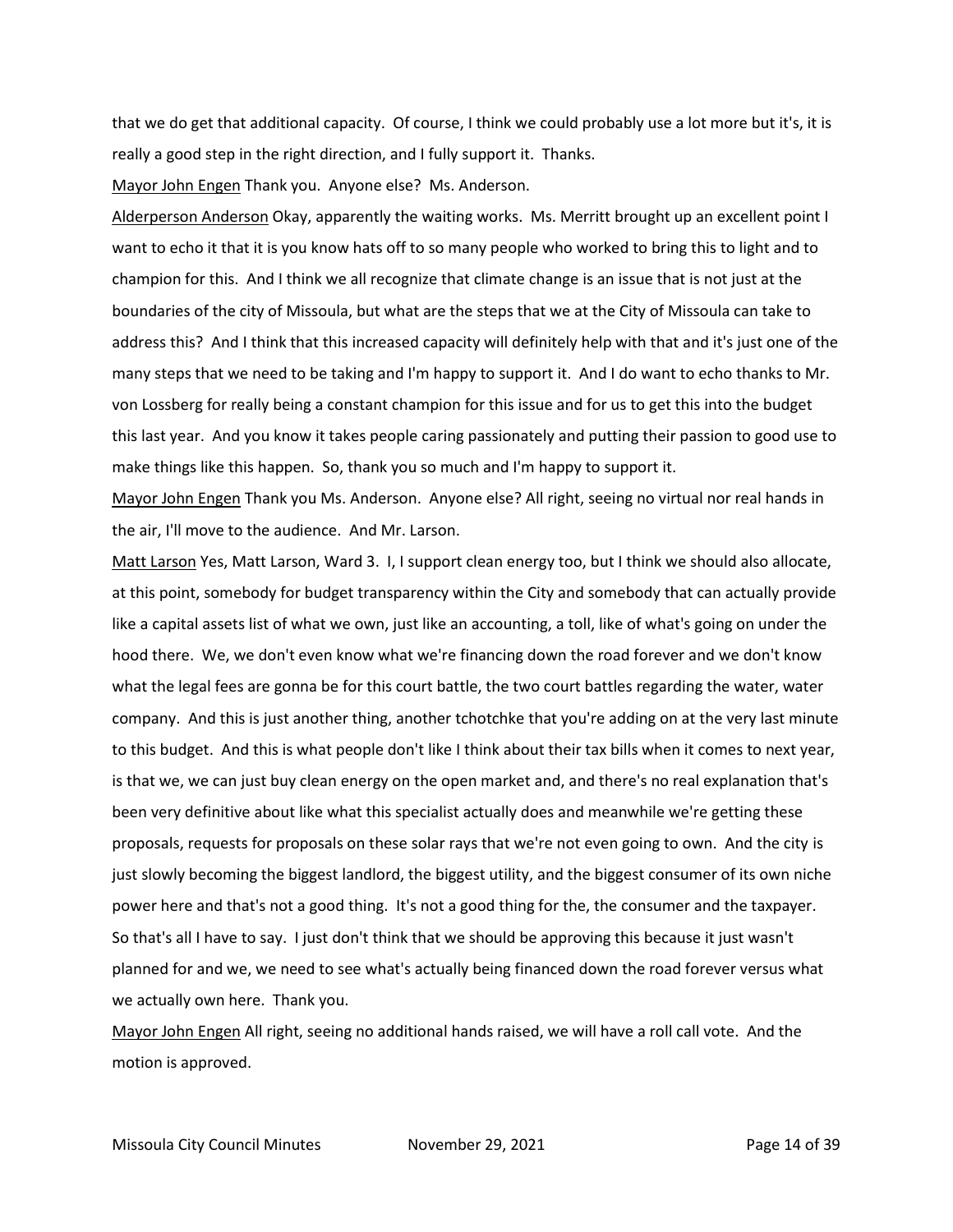**9.1 Resolution for 1st Quarter FY 2022 budget amendments. This resolution amends the fiscal year 2022 budget to recognize revenues, and appropriate expenditures and budget transfers not identified in the original budget.**

#### **Moved by: Alderperson Jones**

Adopt a resolution amending the annual appropriations for the City of Missoula, Montana as set forth in the fiscal year 2021 budget and capital improvement program. AYES: (10): Alderperson Anderson, Alderperson Becerra, Alderperson Contos, Alderperson Harp, Alderperson Jones, Alderperson Merritt, Alderperson Ramos, Alderperson Sherrill, Alderperson Vasecka, and Alderperson West ABSENT: (2): Alderperson Hess, and Alderperson von Lossberg

**Vote result: Approved (10 to 0)**

Mayor John Engen Our next item for final consideration is rezoning on Schilling Street and Dearborn Avenue. And I'm not sure who is taking that on for Mr. Hess this evening.

Alderperson West I am.

Mayor John Engen Thank you Ms. West.

Alderperson West Would you like the motion?

Mayor John Engen Yes, please.

Alderperson West Okay. So, the motion is to adopt an ordinance to rezone 2520 Schilling Street and 2134 Dearborn Avenue, located at the northeast corner of the intersection of Schilling Street legally described as Lots 20-24 of Carline Addition Block 34 and Lots 18B, 6286 square feet of Lots 17, 18 & 19 of Carline Addition #3 Block 34; All located in Section 32, Township 12 North and Range 19 West from RM2.7 Multi-Dwelling to B2-2 Community Business. Do we have any staff updates to this one? I don't think we do….

Mayor John Engen That motion is in order. Is there discussion on the motion? If there is please wave because technology is not my friend. Ms. Anderson.

Alderperson Anderson Thanks so much Mr. Mayor. I will be in support of this. It is in Ward 5, and I've had numerous conversations with constituents who brought up the increase of traffic issues that this development may possibly bring, and we heard from Aaron Wilson who graciously took his time to attend the Land Use and Planning Committee meeting to talk about sort of some of the things. Even though state law does not allow for us to take into consideration traffic mitigation when approving a rezone, I think that we're having long discussions recently about the, what state law allows and doesn't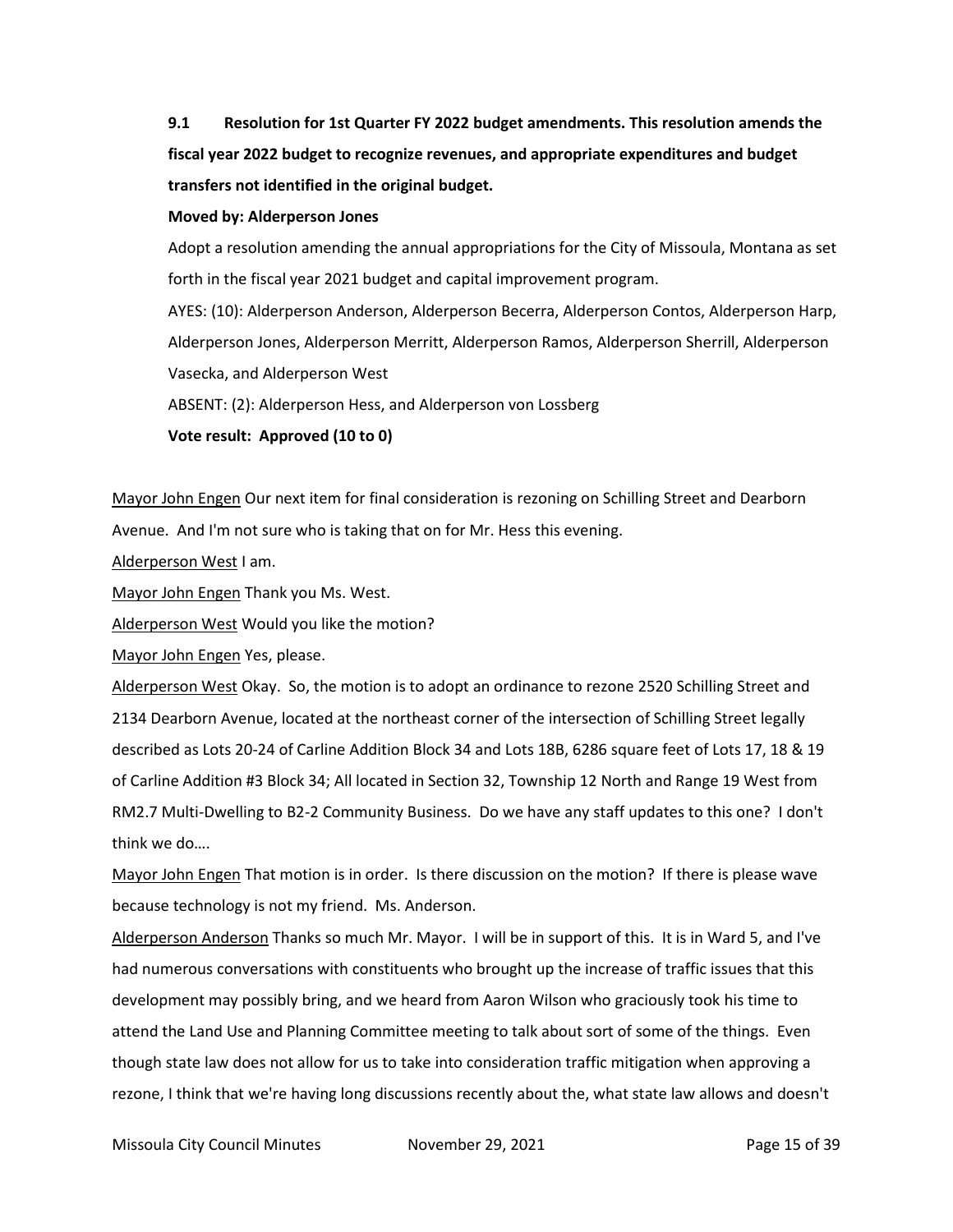allow in and around rezoning but it was a good opportunity to hear from the neighbors and I think staff did an excellent job of outreach, attended additional meetings, and talked about some of the long-range plans for traffic mitigation in and around this area. So, we heard from the developer and what his plans were. He hopes to retire all of those things. Also, it cannot be taken into consideration, it is literally a list of up or down things which set out by state law that are, that we can take into consideration. So, this meets all of those. It conforms with zoning, as staff laid out in its thorough presentation which is available online to anyone who's interested in it looking at that. And so, with that, I thank you for your time to allow me to just speak on this and I will be supporting this rezone.

Mayor John Engen Further discussion on the motion? All right, I see no actual hands. Anyone in the audience care to comment? Mr. Larson.

Matt Larson Yes, Matt Larson, Ward 3. This is just another instance that we're going to look back at where the entire character of this whole neighborhood is being ripped up by the Title 20 and revisions that have been done in the last year or so by the City Council. So, you've heard people object to it, and you know you guys are in this game of approving these types of mega, mega developments and, and approving them blindly so it appears as though we'll just keep on keep on going. I know everybody's gonna say we need to add housing stock, but it's through you know sensible expansion of the City an equitable expansion of the City, not just throwing in these huge middlemen projects like the Scott Street division or the Scott Street subdivision and Northside Bellagio Apartments. These are all, you know, they're, they're not built for us the working class the people that make below \$19/hour. That's what the City is building currently is affordable housing. So, I just don't see why we should approve this but I'm sure everybody else will say you know we need to we need to expand, why aren't we expanding into east Missoula and Target Range? Why are we just doing this and changing the character of these classic and you know irreplaceable neighborhoods? And like I said, the riverfront. We, we all saw the, what just happened with the riverfront over the weekend.

Mayor John Engen And we're getting a little far afield Mr. Larson. I have Diane Stensland-Bickers. Diane Stensland-Bickers Yeah, I'd just like to say I disagree with Matt. I live in this neighborhood. I'm a renter in this neighborhood. I approve of your approval of these plans. I'm looking forward to having more options, as maybe a place to rent in this neighborhood. We need more development like this in this neighborhood. Thank you.

Mayor John Engen Thank you. And seeing no more hands up, we will have a roll call vote. And the rezoning is approved.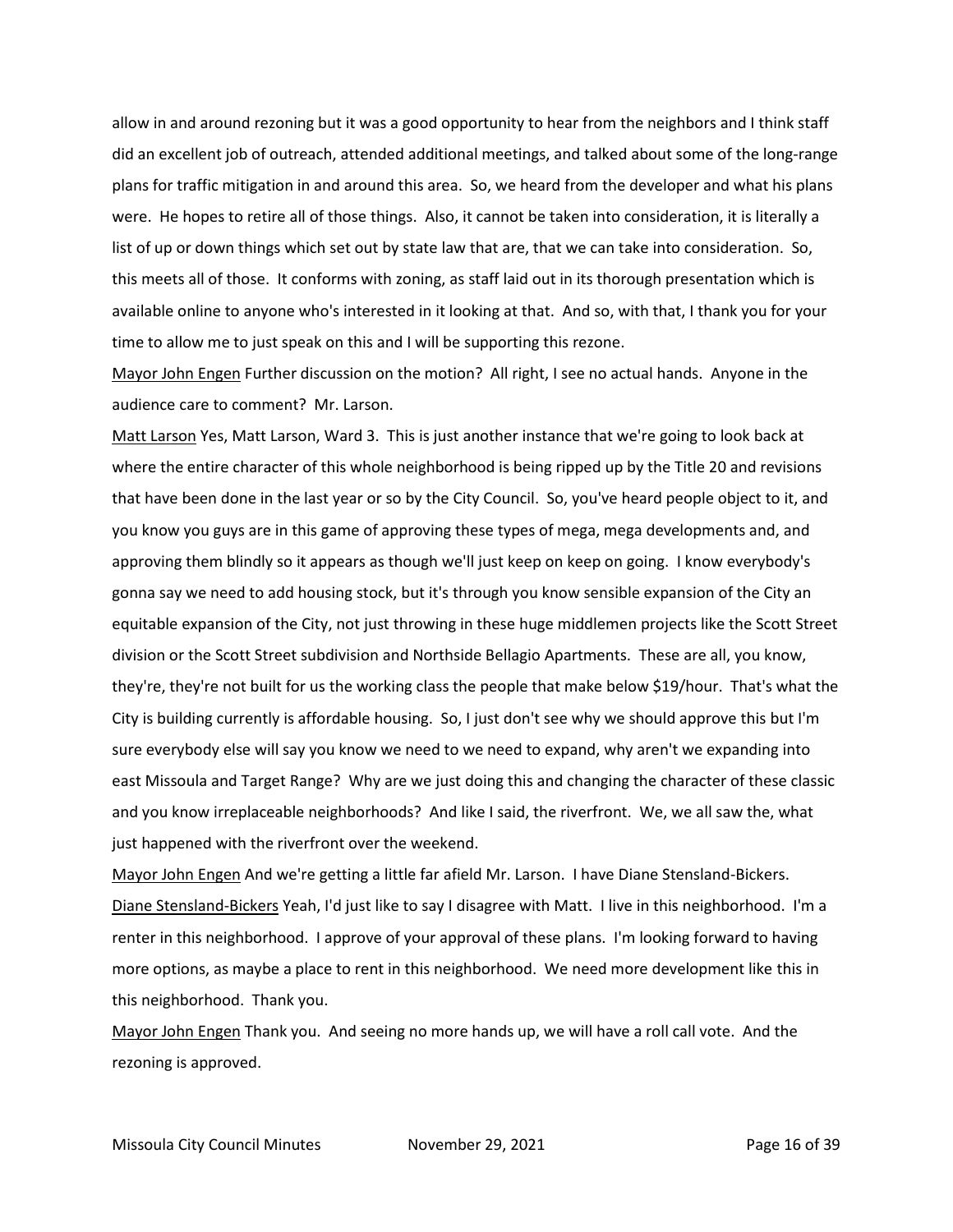**9.2 Rezone 2520 Schilling Street and 2134 Dearborn Avenue, located at the northeast corner of the intersection of Schilling Street and Dearborn Avenue, from RM2.7 Multi-Dwelling to B2-2 Community Business.**

#### **Moved by: Alderperson West**

[Second and final reading] Adopt an ordinance to rezone 2520 Schilling Street and 2134 Dearborn Avenue, located at the northeast corner of the intersection of Schilling Street and legally described as Lots 20-24 of Carline Addition Block 34 and Lots 18B, 6286 square feet of Lots 17, 18 & 19 of Carline Addition #3 Block 34; All located in Section 32, Township 12 North and Range 19 West from RM2.7 Multi-Dwelling to B2-2 Community Business.

AYES: (10): Alderperson Anderson, Alderperson Becerra, Alderperson Contos, Alderperson Harp, Alderperson Jones, Alderperson Merritt, Alderperson Ramos, Alderperson Sherrill, Alderperson Vasecka, and Alderperson West

ABSENT: (2): Alderperson Hess, and Alderperson von Lossberg

**Vote result: Approved (10 to 0)**

Mayor John Engen Our final items for final consideration this evening are two motions on a recreational marijuana ordinance and Ms. West, you've hit the jackpot again.

Alderperson West Yep, I do, all right. So the first motion is to adopt an ordinance that is dated from the 18th of this month, generally amending Title 20, Missoula Municipal Code, the City Zoning Ordinance, to incorporate revisions in the following chapters: 20.10 Business and Commercial Districts, 20.15 Industrial and Manufacturing Districts, 20.45 Accessory Uses and Structures, 20.100 Terminology, and 20.105 Use Classifications, and creation of 20.40.083 in Use and Building Specific Standards, to incorporate regulations concerning legislative changes in the cannabis industry. And if I could speak to this?

#### Mayor John Engen Ms. West.

Alderperson West So first of all, I really want to thank our city staff, especially Ben, Cassie, Spencer, Madson, and Leigh who pulled together this ordinance in probably record time and put a lot of really, a lot of thought and research and intention behind what we're seeing today. I think that this ordinance does a really good job of marrying both the overwhelming support that Missoula County voters had to approve adult youth recreational cannabis and also protect the health and well-being of citizens in our community, and offer predictability and structure to this new industry in, in Missoula. So, I just want to highlight that there is a 50-foot barrier that exists on the state level that creates a buffer between

Missoula City Council Minutes **November 29, 2021 Page 17 of 39**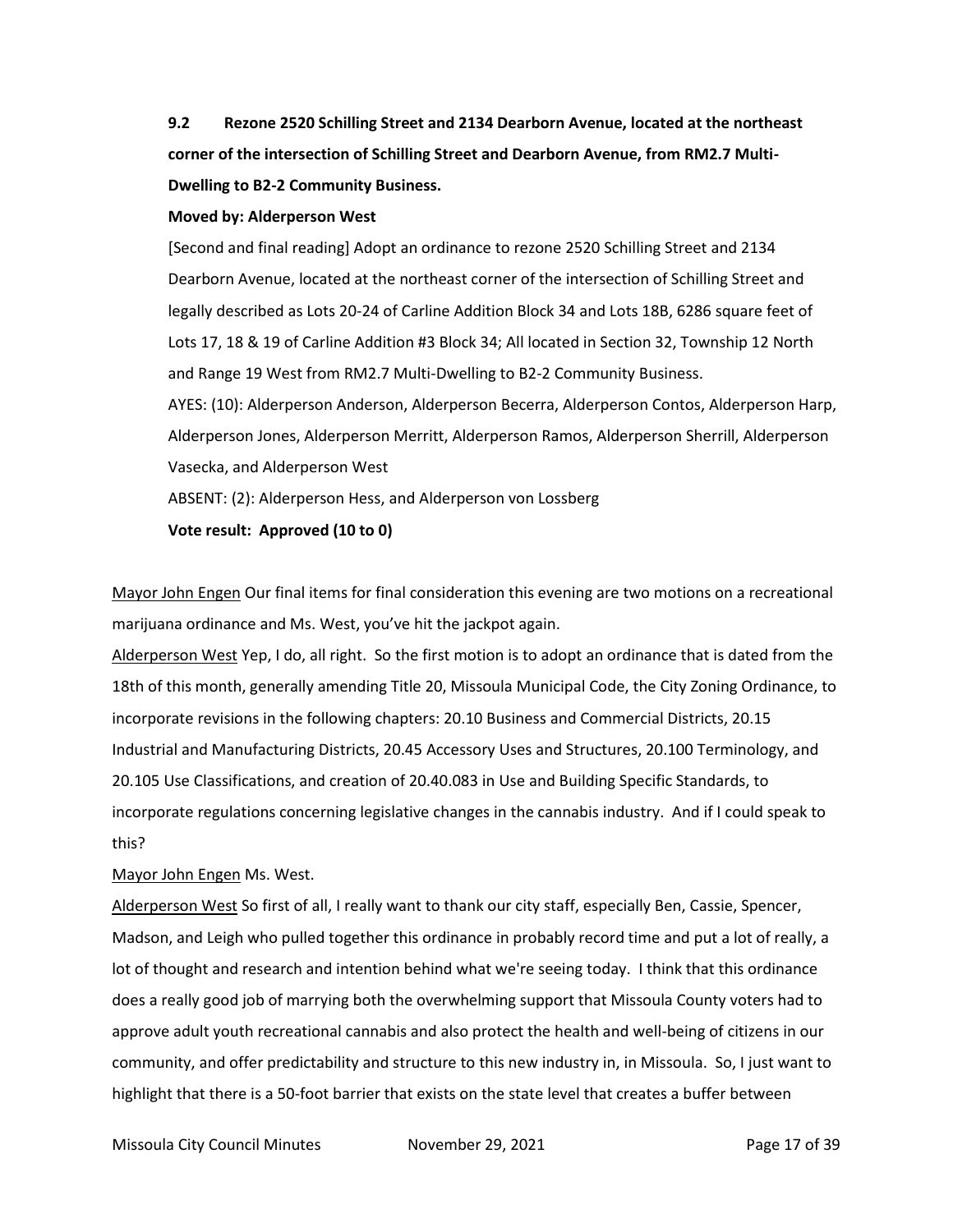religious institutions and schools and cannabis businesses, and, and we were tasked with making, you know, this new law which was House Bill 701 that was passed this summer work in our community. And so, this provides a framework that I think brings a lot of good things to you know how we're implementing this. It includes a buffer between businesses, which creates a diverse, maintains a diverse business environment and doesn't allow for the concentration of cannabis related businesses in a single location. It also has a prohibition on just using frosted glazing. I think that this is in line with other expectations spelled out for our community, especially in the design excellence overlay. I think that there are more creative ways that businesses can protect the privacy of their customers while also creating a street frontage that's inviting and friendly to you know a people scale Missoula. And I think that this ordinance does a good job of marrying a light touch with predictability and encourages a diversity of uses within our community that, that really you know supports the long-term health and well-being of our community, both on a people scale and on a neighborhood sustainability level. So, I, I think yeah, I think this ordinance is great.

Mayor John Engen Thank you. Thank you Ms. West. And the hands are working again. And I have Ms. Merritt.

Alderperson Merritt Thank you. Thanks Heidi. I will be in support of this motion. I also want to say a big thank you to staff. They took a tremendous amount of time researching this and spent time with me to answer my many questions and we, we really appreciate you. Different communities in our state are handling this differently and I, I think that this is a good approach. I, I really support the proposal that staff has put in front of us and, and think it is a good approach for Missoula to take. We, I think that as time goes on, we'll see how this market regulates itself to some degree but I think this is a really good framework to start with. So, thank you all very much.

Mayor John Engen And Ms. Vasecka.

Alderperson Vasecka Thank you. I also wanted to thank staff. I know that they put a lot of time and effort into this, so thank you for doing that. I did want to propose three different amendments tonight. I was told to hold off on Wednesday and, and propose those tonight. So, would you recommend me doing them one at a time or put them all three out on the table at once?

Mayor John Engen Let's put, why don't you, why don't you offer them all and we'll consider them one at a time.

Alderperson Vasecka Okay. So, my first one is I want to omit the regulation to limit frosted windows. The second one is I want to omit the buffer all together and I also want to allow home occupation for marijuana growth operations. And should I speak to the first one now?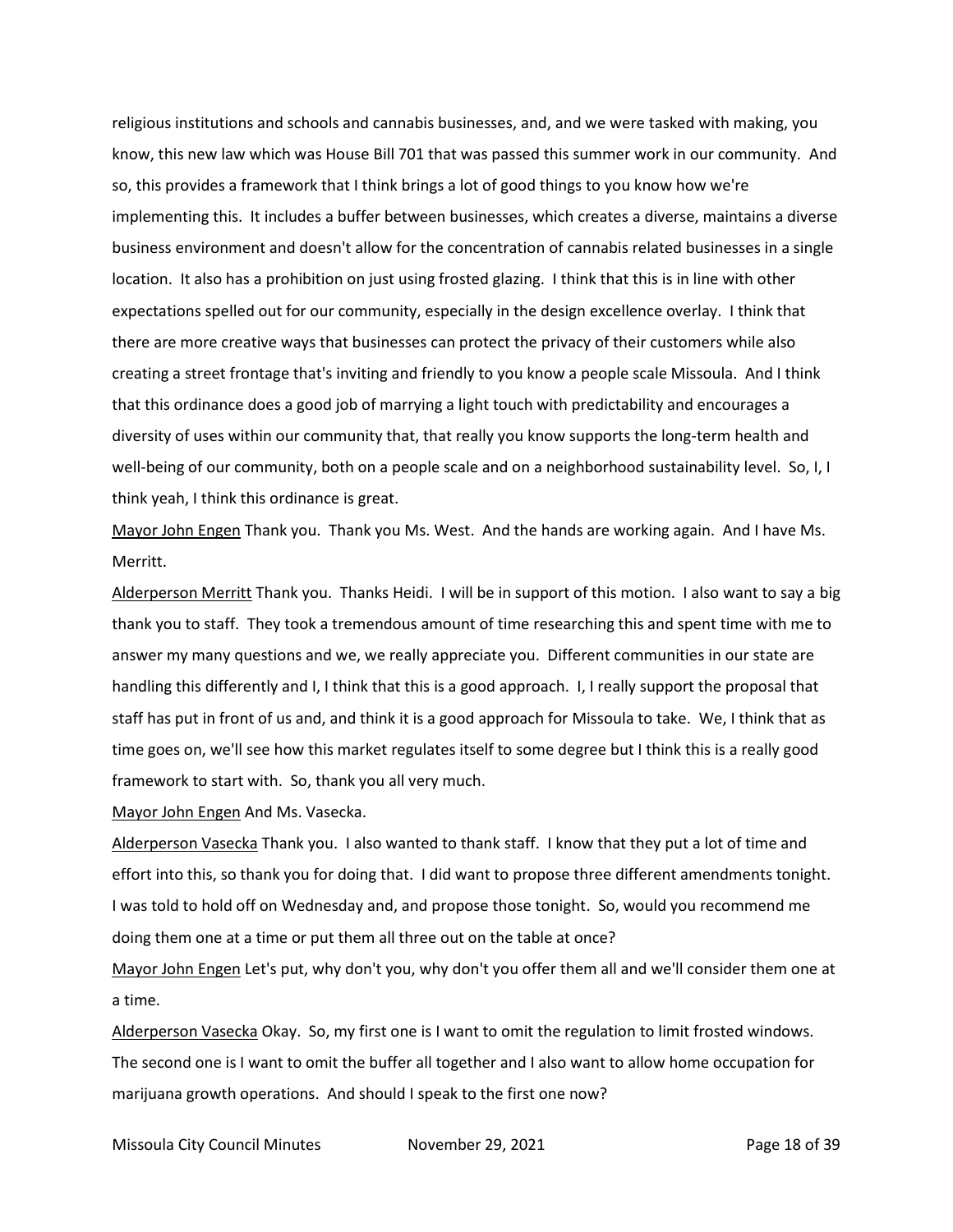#### Mayor John Engen Yes, please.

Alderperson Vasecka Okay. So, I understand Ms. West's wanting to have a, an inviting business neighborhood appearance for businesses. However, on Wednesday, Ms. Harp laid out a lot of my concerns pretty perfectly because not only patient or on customer privacy. We also would like to have product and business owner privacy and it shouldn't be up to the government to dictate how transparent a business's glass should be, and it also would protect a lot of children downtown and a lot of folks that are not happy with this, with these new operations. With the marijuana growth industry or with adult stores downtown or even gun and ammo shops or even butcher shops, a lot of folks don't, don't want to look at that stuff. So, I think that we should allow to have non-transparent glass in these businesses.

Mayor John Engen Ms. Vasecka's motion to amend is in order. Is there discussion on the motion? And Ms. Sherrill you are in order. Did you want to address the? You do not….

Alderperson Sherrill I was going to say I; I'll address that. I'm, I, I think that all those amendments take pretty much everything out of this, this ordinance. I won't be supporting any of them. I think the staff put a lot of time and thought and research into this and I won't support any of these amendments. I have another comment but I'm going to take my hand down because it's more generalized.

Mayor John Engen And I actually did that for you because I now have control again. Ms. Anderson, on the motion to amend.

Alderperson Anderson Thank you so much Mr. Mayor, I will not be supporting the motion to amend. I think Ms. West and her opening remarks laid out a lot of the reasons why. One of the reasons why we had a pretty lengthy discussion about buffers between businesses downtown was because of the increase in frosted glass that we're seeing downtown and just sort of like the you know deadness that it provides to the streetscape. And I think that a lot of businesses can incorporate that, and marijuana will be legal for purchase in Montana come January 1st. So, I think a lot of these privacy concerns it's it is you know, we don't really talk about those and in other you know alcohol and purchasing of other quote-unquote sin products, if you want to put them into that category. And if the owners are I'm concerned about that they can address that inside but I think that we have to take into account the overall effect it has in our community and how downtown is you know we're trying to create an inviting atmosphere and so I will not be in support of omitting this and I also won't be in support of the other two. I think the buffer is important and I definitely do not support home businesses. I don't think I think that they should be, especially growing and cultivating of marijuana is not as simple as some of the you know movies we've all seen maybe got to be. There's gases, there's fertilizer, there's lighting, and all of

Missoula City Council Minutes **November 29, 2021** Page 19 of 39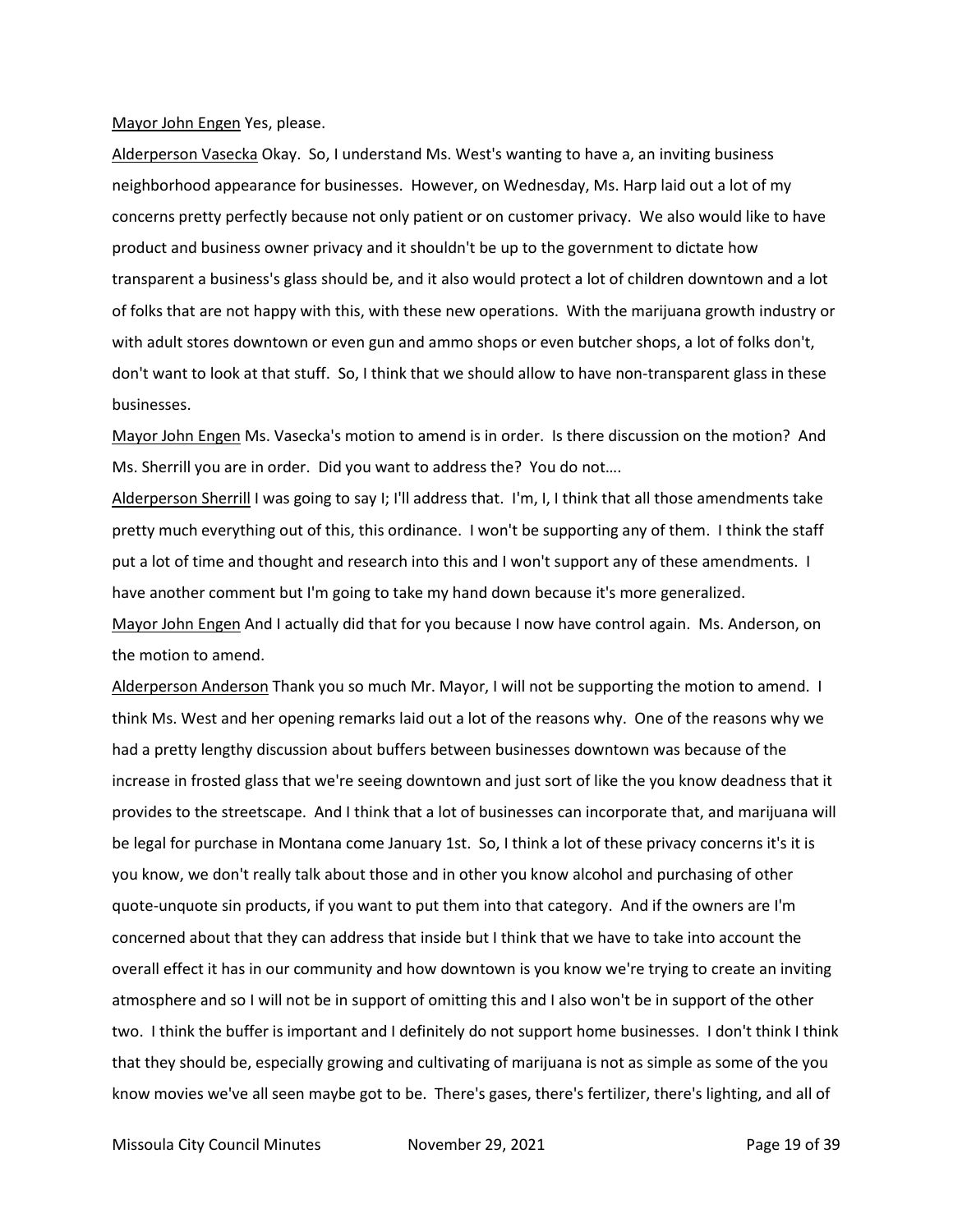that should be in the appropriate space and not in residential neighborhoods. So, I will not be in support of any of these. Thank you so much.

Mayor John Engen And Ms. Harp on the amendment.

Alderperson Harp I'm going to support Sandy's amendment when it comes down to the prohibition of non-transparent glass. As we alluded to in my comments a couple weeks ago, I want to just elaborate on that particular comment a little bit more and my rationale behind this. The last three years, I think all of you have become very aware of my, my, my efforts to raise awareness around suicide. Why is this even brought up at this point in time? Because there is definitely a connection between people who may use medical marijuana in order to deal with their mental illness, whether it's depression, anxiety, bipolar, or PTSD, or for that matter even menopause. And it has, for so long, been criminalized and has been stigmatized for people who use it as a, for medical purposes and oftentimes, we will use quotation air quotes around medical thinking that that is that people are just using it recreationally. The reason why I worry about make, forcing these businesses to have to use transparent glass is that people who already are stigmatized for their mental health already feel like they can't be themselves and they can't see have the privacy that they need in order to get the care that they require, and it is one very simple thing that can protect them. I know some of you may disagree with that but right now as it stands today there are two different types of pharmacies, one for all the over-the-counter drugs that your doctor can prescribe, as well, and then a separate one for a pharmacy or dispensary for medical marijuana that another type of doctor can provide. And already it is, it's really hard for folks who have mental illness to have to go one more step to have their medical condition exposed to the public. And I know it may not seem like a big thing, but we have for decades created a war on drugs that has incarcerated millions of people and it has caused many families to fall apart because of those drug arrests. Well today, we're talking about the legalization and being able to let folks be able to obtain the drug of their choice for their, for their specific needs. It is imperative to me that we, we, we actually go against the recommendation from staff, which I know they've done a tremendous job of trying to put this all together. So, thank you all for doing that but I want you to understand that with all the folks that I've talked to in the support groups that I, that I meet with where we have kids who struggle. Making them more ashamed of who they are and the facts that they have to face day in and day out, this is one thing that could really actually ease their load, ease their burden, and I would hope that my colleagues can see the sense in that. [inaudible] for so long and now is an opportunity to reverse course. So, I hope that all of you can see the, the rationale behind that. In regards to Sandy's recommendation for omitting the buffer requirements, you know I, I think 500 feet is, is reasonable. Having gone to Oregon

Missoula City Council Minutes **November 29, 2021 Page 20 of 39**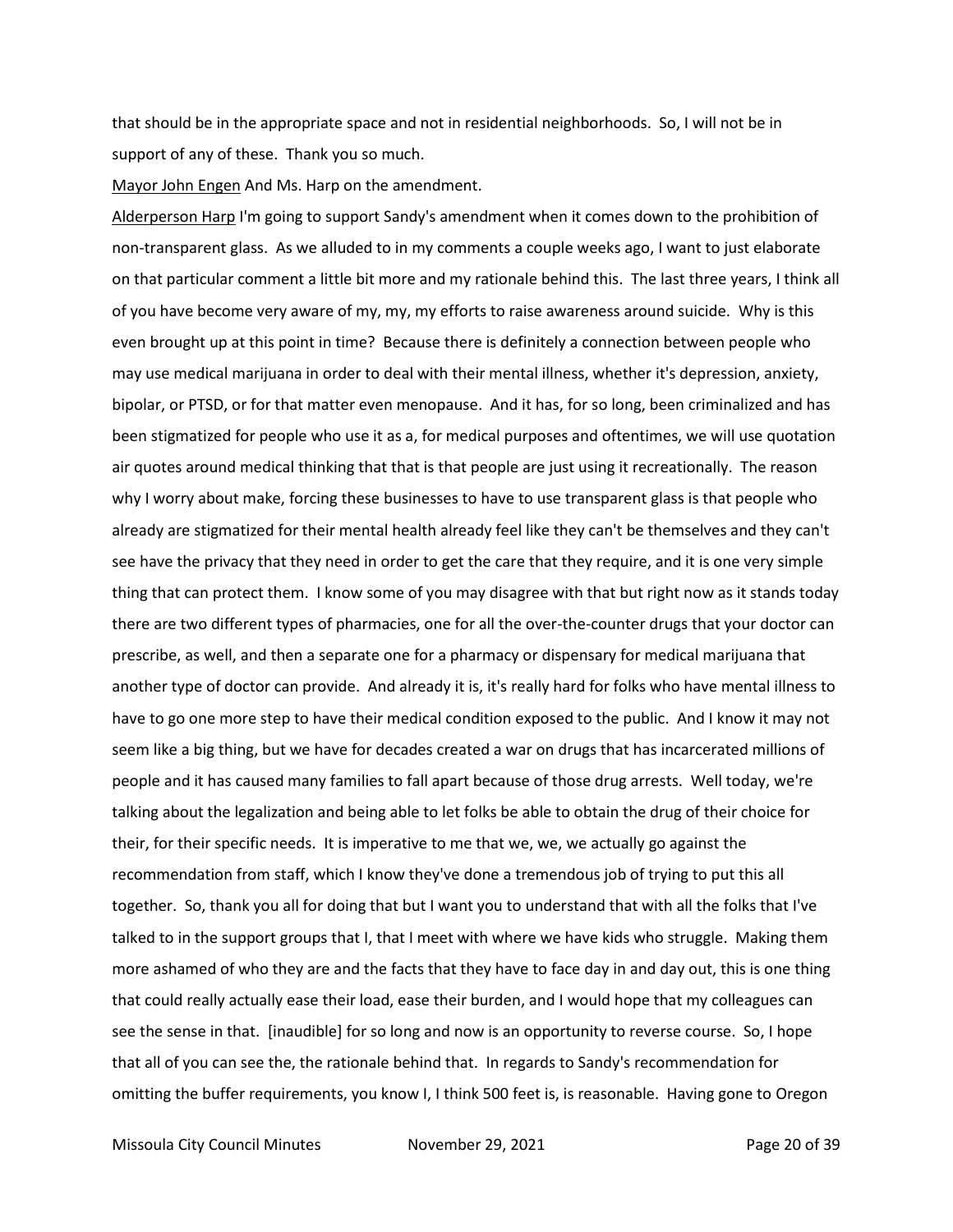over this last break, I just want everybody to know there are not dispensaries every five feet or anything like that. The market has prevailed and many of them probably have been eliminated just due to the market. Regarding the home occupation for marijuana related uses, I would support that. I think it's an example of where some, we have all sorts of different kind of garden growers, fertilizer and, and the like happens no matter what you type, what kind of product you're trying to grow, and I would support that one as well. Thank you.

Mayor John Engen Thank you Ms. Harp. Ms. West, on the motion to amend.

Alderperson West I just had a quick process question. Are we discussing all three amendments right now? Or just the first?

Mayor John Engen I, I would prefer that we just discussed the first, but if you want to knock out all three and you can….

Alderperson West I'm happy to wait. I was just not, unclear based on how the comments are going….Okay, I'll hold.

Alderperson Harp Sorry about that folks....

Mayor John Engen No, no worries. Ms. Merritt.

Alderperson Merrit Thanks. I just want to be clear that the, the design excellence overlay that affects the downtown already says that that describes the amount of glazing that needs to be on the windows. And so, if, if we were actually to adopt miss Vasecka's suggestion, we're, we're making an exception for a certain type of business, and I don't think that that is acting in a consistent manner. And so, I won't be supporting the motion. In addition, if we're concerned about kids and the fact that seeing people buying marijuana has on them, we would not allow a marijuana dispensary downtown named Cookies. So, I think that that just wipes off the table any actual concern about children in this. I think there are other options that people can, can provide within the stores in order to continue to provide a certain amount of privacy. You know, liquor stores, bars and restaurants, it's not like you can see every single person who is in the store from the, from the sidewalk. So, there are options other than blocking out those windows and I, I think that we need to be consistent in applying our standards. Thanks. Mayor John Engen All right, seeing no further discussion on the motion to amend. I will note for the record that I had asked staff to include a provision that allowed me to name all of these businesses, but they rejected that and did not bring that forward. I won't propose that as an amendment this evening. Anyone in the audience care to comment on the motion to amend? All right, seeing no hands up there, we'll have a roll call vote on Ms. Vasecka's first motion to amend.

Marty Rehbein This is about the, allowing the non-print transparent windows correct?

Missoula City Council Minutes **November 29, 2021 Page 21 of 39**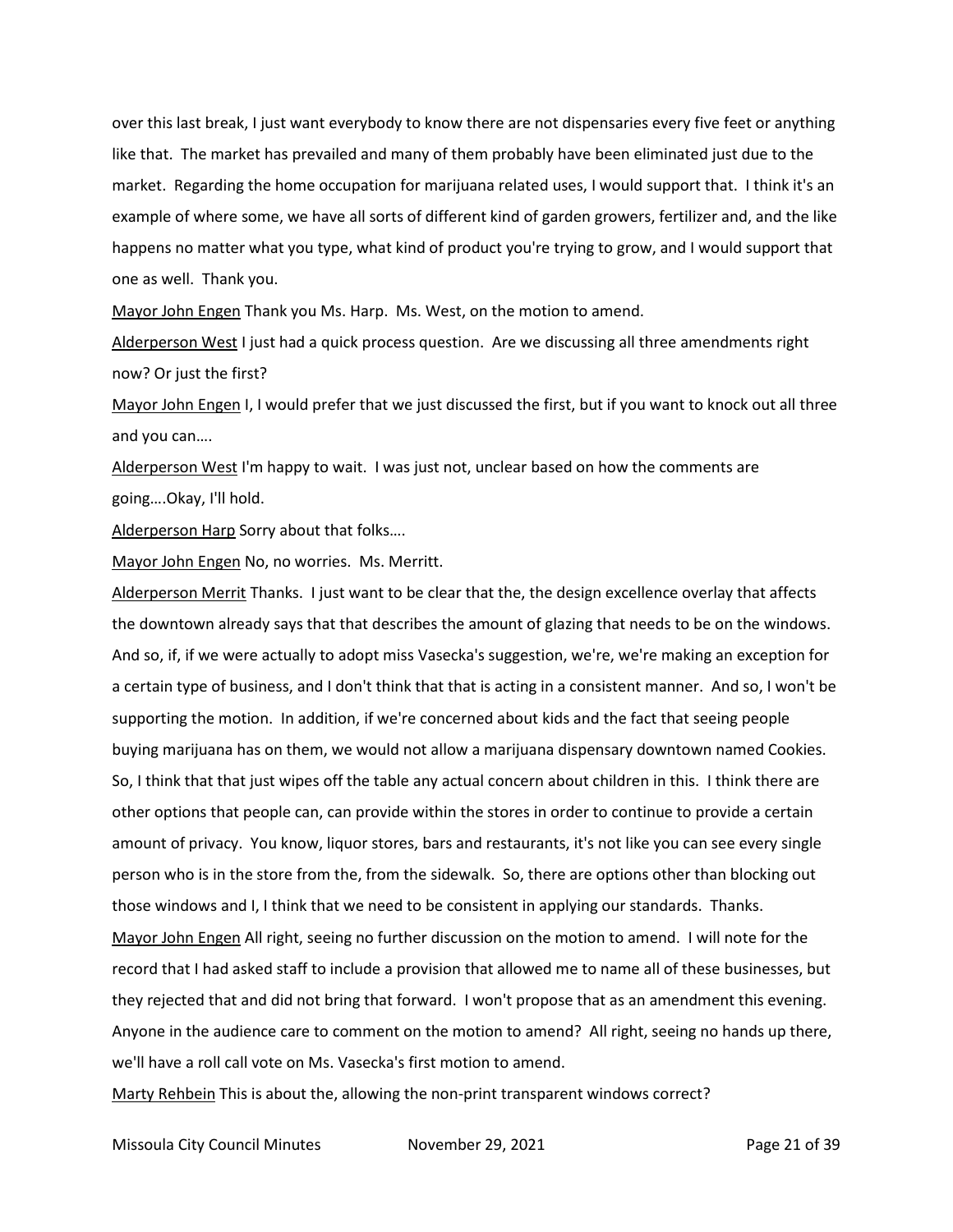#### Mayor John Engen Correct.

Mayor John Engen And the amendment fails. Ms. Vasecka, your second amendment.

Alderperson Vasecka Thank you. So, this is the, the amendment to omit the buffer altogether. Like somebody mentioned earlier, supply and demand, it is poor business practice to put up a shop of any business close to another business of that same type. So, we can let supply and demand in the market help with a crowding problem. I also believe it's not up to the government to decide how many legal businesses can be in a certain area. So that is why I would like to omit that buffer all together. Mayor John Engen Ms. Vasecka's motion to amend is in order. Is there a discussion on the motion? Seeing none, anyone in the audience? I'm not getting hands again sorry. [laughs] I've got Ms. Jones. Alderperson Jones Okay, I kind of like doing that, that was kind of fun actually. So, regarding the amendment. Thanks for bringing it Sandra and I have been chewing on this a lot and thinking about it all, the last few weeks, as we've been hearing all the information coming in from staff. I have to say my inclination was honestly whether or not we should have a larger buffer not whether we should eliminate the buffer and at this point, however, I'm fine leaving the buffer at 500 and I'm not in favor of eliminating it. I, I did just want to say that the thought process I went through in terms of whether we actually should increase the buffer was looking at the saturation of businesses in our downtown and the hip strip and these commercial corridors. And wanting to create a scenario where we have a diverse business environment and not saturated by this exciting new industry that's coming in, that is riding a big wave right now, but what became apparent was just as no buffer is an issue, I think too big of a buffer is also an issue and frankly could have institutionalized some of the clustering on Higgins, that we're actually trying to dissipate. So, I am not in favor of the amendment. I'm also not in favor of increasing the buffer at all. I think, I think we've got about the best structure set up as possible and we need to let the market play out for a couple of years, see where it's at, and then if we need to address it, but I appreciate you being the amendment. I feel like there was a lot of really good discussion from Council on trying to go through all of this analysis. Thanks.

Mayor John Engen And Ms. West on the amendment.

Alderperson West Thank you. So, I'm also not going to support this amendment and I, for two reasons. I do think that we're seeing currently with where existing cannabis businesses are located, there is a concentration in certain parts of town, which you know if you are walking around with kids for example on a first Friday means that there are several you know businesses in a row even that aren't are welcoming to everyone and you can't go into and it creates a little bit of a you know a dead zone depending on you know how you're engaging with the built environment. And I think the second reason

Missoula City Council Minutes **November 29, 2021 Page 22 of 39**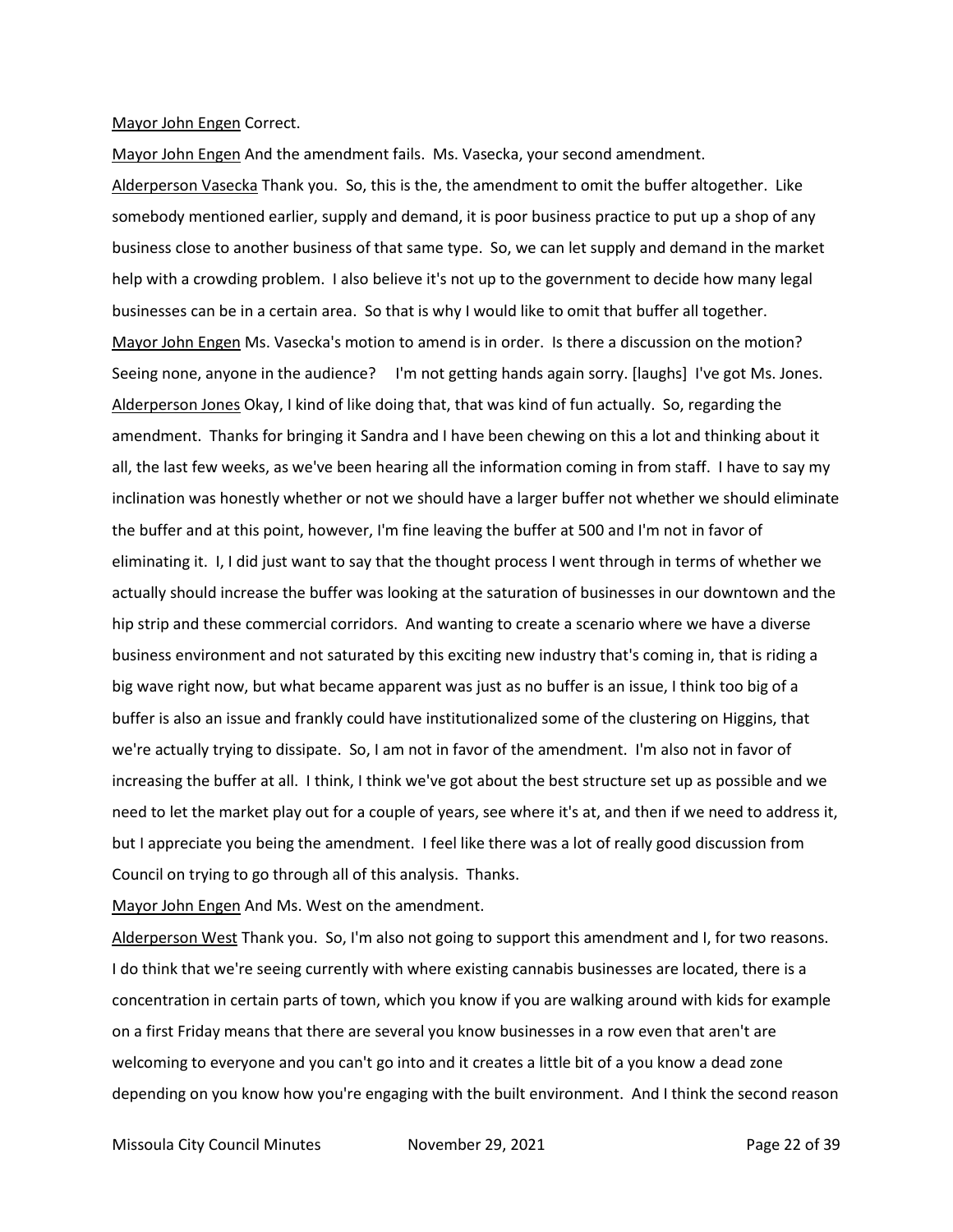is to also prevent you know future, future dead zones. I do think that we're gonna see an increase in this particular business sector and it will correct, which means that we're probably going to see some of these businesses fail and we'll see a different dead zone if we allow them to all be in one place. And so, this way, it spreads, it spreads businesses across our community and also I think removes some of that risk and protects you know the character of the built environment over time. So, thank you. Mayor John Engen Thank you Ms. West. Now, I don't see any hands raised. Anyone in the audience care to comment on this amendment? Seeing none, we will have a roll call vote on the motion to amend.

Marty Rehbein Okay, this is the motion about omitting the required buffers.

Mayor John Engen And the motion to amend fails. Your third amendment Ms. Vasecka. Alderperson Vasecka Thank you. So, this is my final amendment. Thank you for bearing with me everyone. I would like to allow home occupation in Missoula, especially it is very expensive to lease or buy a space to have your commercial business, regardless of what your commercial business is. So, I would like to propose this amendment to allow home occupation to help allow small business ownership. It has also been said that we want residents to be within walking distance to stores. One of the reasons was to reduce carbon emissions and these are probably going to be very popular establishments, whether we like it or not. So, they are going to be frequented by many folks. It's a legal business. We should not hinder such businesses to be in residential areas so that they are within walking distance. Thanks.

Mayor John Engen And that motion to amend is in order. Discussion on the motion? Is anyone waving a hand that I'm not seeing? Ms. West.

Alderperson West I don't think I raised my virtual hand first, but I'll, I'll go first, I guess. So, I, I actually agree with the sentiment of, of Sandra's amendment. However, we, we spent a really long time talking about this in meetings leading up to what is and isn't allowed in the ordinance. And I, I think that on a state level there isn't enough, I guess, not enough nuance to the permitting that is set up at this point, which means that you know manufacturing for example could be anything from extracting certain chemicals, using a lot of solvents, to you know baking you know, like weed brownies and there's no nuance and both of those things do not belong in a home occupation setting equally because one of them is very dangerous and could pose you know a significant risk to the occupants of the home and neighbors. And I think until maybe there is a finer degree of what gets licensed how, a lot, it's prudent to not allow these at, as home occupations because there's a lot of you know risk for things like mold, fires. As we'll see with the next motion, these are very energy intensive uses and not all homes are set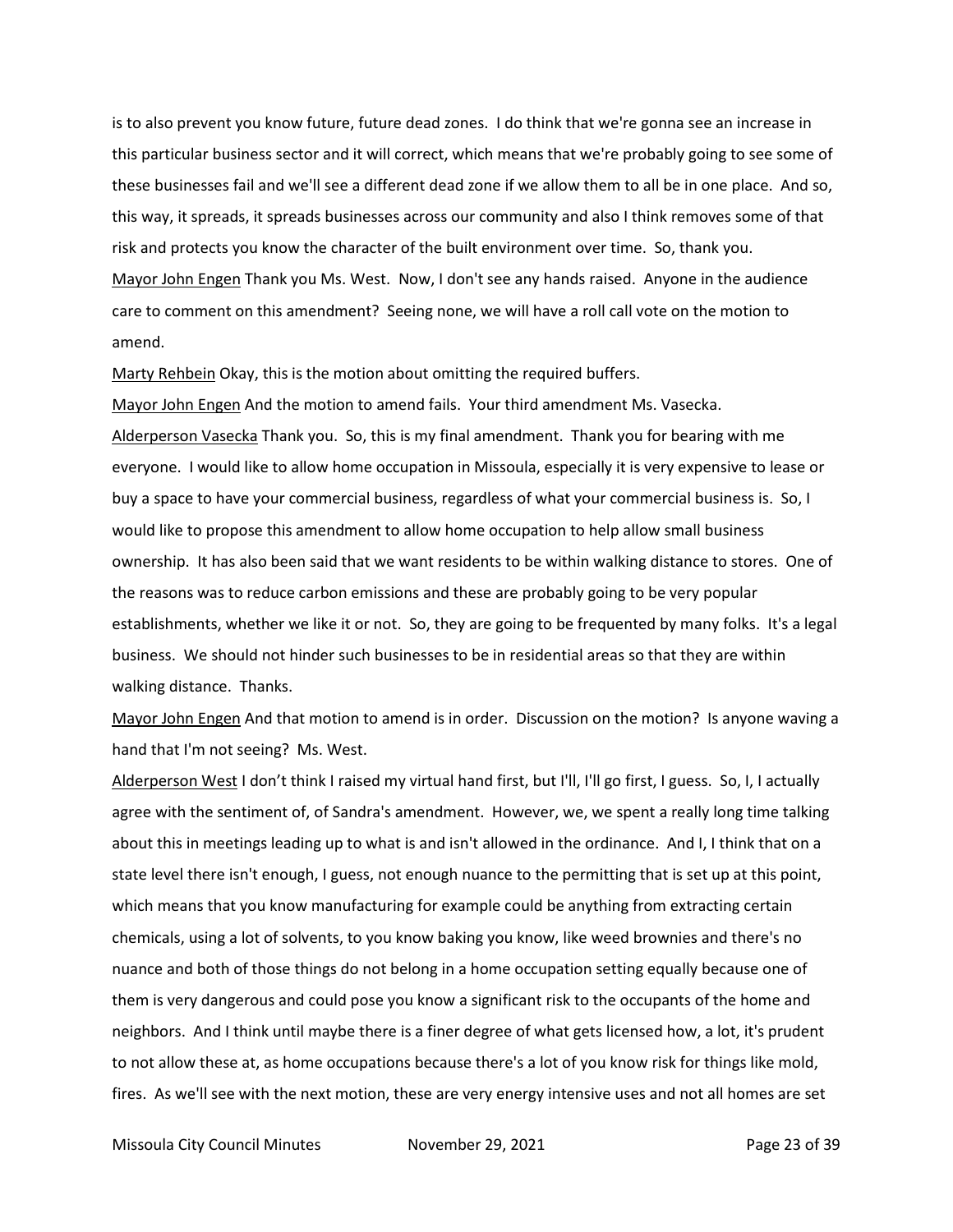up to carry the correct electrical load for example. So, I'm not going to support this for the time being, but I hope that in the future there are some things that maybe can be carved out to actually happen in in a home that's compatible with you know a residential setting. So, I'll leave it at that.

Mayor John Engen Ms. Merritt.

Alderperson Merritt Thanks, I appreciate those points that Heidi just brought up, the reasons why that this shouldn't be a home-based business allowed under our zoning ordinance. Normally, our, the types of businesses that we allow as home-based businesses have little potential to impact the neighbors and as, as, as I've seen with a constituent in Ward 6 who, it was, is being impacted by an existing home grow operation. The, the growing up for commercial use doesn't appear to fall in that category of not affecting the neighbors. So, for that reason I won't be in support of this amendment and, and the reasons that Heidi just mentioned. There, there's a time and a place for approval of home-based businesses in residential zoned areas but I don't believe this is one of them.

Mayor John Engen Further discussion? Ms. Harp.

Alderperson Harp Thank you. I appreciate my colleagues' comments, it's nice to be able to be able to hear those other viewpoints. I'm going to side with Sandy on this. You know the fact that it is, it is legal creates an opportunity for some small businesses that may be doing businesses or may try and provide a business that is different from what we individually may want to see happen. And I can say that happens all the time. There are, we all, we recently approved another dog, dog daycare in an adjacent neighborhood and the neighbor, some neighbors were upset about that and somewhere we were fine with it. And I think that's going to be always going to be what we have to reconcile is that some people are going to be upset and some are going to are going to be fine with things. And I, I, I'm, I agree that this is an opportunity for, for those who want to be able to, be able to be a small business provider and do so on a small scale and take the precautions that they need to, to make sure that they stay safe as well as their surrounding neighbors. I think that's very, very key and we can't just assume that they're going to do something that's going to destroy the character of a neighborhood or ruin an, or ruin a building for that matter.

Mayor John Engen Further discussion on the motion to amend? Ms. Vasecka.

Alderperson Vasecka Thanks. I just wanted to thank my colleagues for their insight and their point of view on this and if my amendment does fail tonight then I look forward to I'm looking at what we can do about this in the future.

Mayor John Engen Ms. Merritt.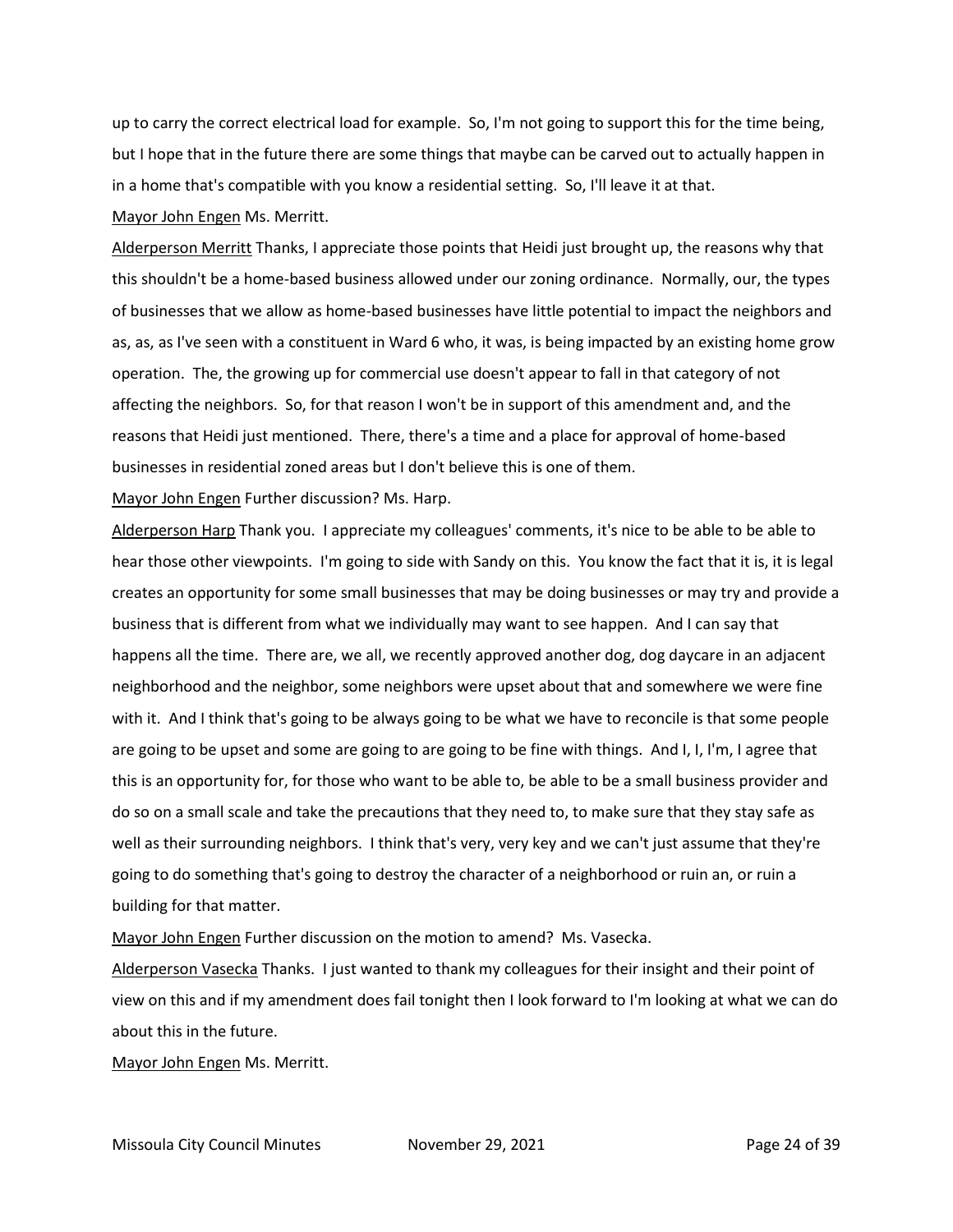Alderperson Merritt Thanks, I'd just like to clarify that the difference with the doggy daycare that we approved is that was actually in a location that is already zoned for businesses. What we're talking about here is allowing businesses to operate in residential, in residentially zoned areas and there's a reason why we have residentially zoned areas, because that's what we expect to happen in those places, is people to live there. We have, we do have some exceptions for some home-based businesses. Obviously, those, those are in the ordinance but it's different than the doggy daycare situation and I just wanted to clarify that.

Mayor John Engen Any further discussion? Anyone in the audience care to weigh in on the amendment? Seeing none, we will have a roll call on the motion to amend.

Marty Rehbein Okay, this is on the final amendment from Ms. Vasecka regarding home occupation. Mayor John Engen And that motion to amend fails. We are back to the main motion before the body, and I have a request for you all this evening. I received a call at about 5:30 p.m. this evening from a local business, a local cannabis business asking that the effective date of the ordinance be moved to the 3rd of January. The effective date will be December 30th, as it stands today. The reason for that request is, as they work through their process for what is, it's the state's tier process. They believe the extra two business days will be critical for them to get through that state process to move forward. I told the constituent that I would be happy to ask Council to, a Council member to propose such an amendment. I spoke briefly with Eran Pehan to help me understand if there were any significant unintended consequences of delaying the implement, the implementation, or the effective date. She did not think that there were. The, the states, the state's clock begins ticking in effect on January 1st, but in reality on the first business day which will be Monday. And so, if any Council member is interested in making that amendment on behalf of the constituent, I would be grateful and happy to discuss.

Alderperson Sherrill [waving hands]

Mayor John Engen That went well…..

Alderperson Sherrill No, I, we all have our, we have a bunch of us have our hands up…..I was trying to get your, your attention……

Mayor John Engen Ms. Sherrill, I heard you so…..

Alderperson Sherrill Okay, okay good. I would be happy to make that. I think that that is completely reasonable and if it if it helps them to get all their ducks in a row, I see no reason not to. So, I'm happy to make them and meant to start on January 3rd, for this resolution start on January 3rd. Mayor John Engen Thank you Ms. Sherrill. Ms. Sherrill's motion to amend is in order. Is there discussion on the motion? And I lost hands, so I need to see them up. Miss, I have Ms. Anderson.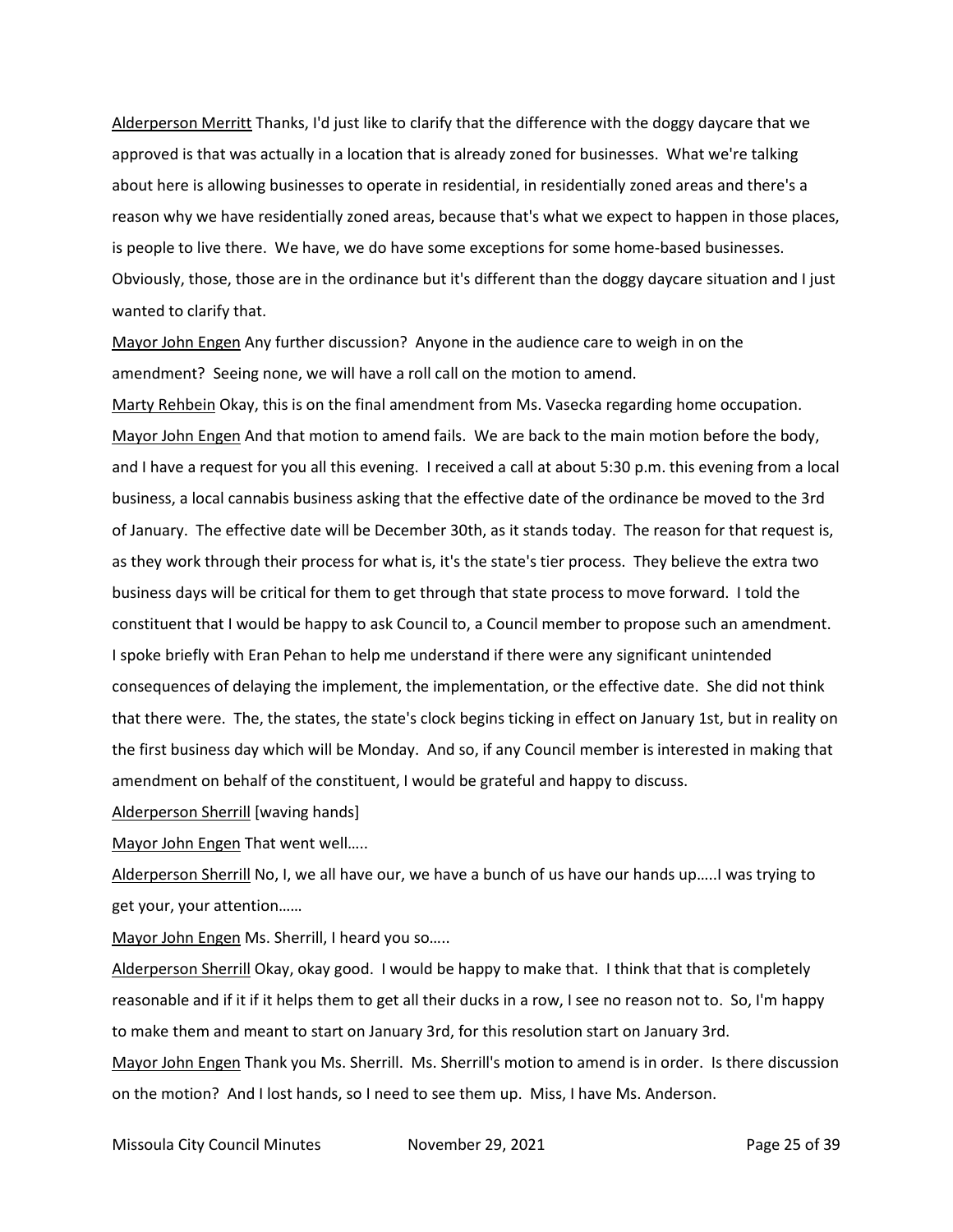Alderperson Anderson Thanks so much. I would, I see Mr. Nugent is on. I don't know if Ms. Pehan is on. I know that there were some, there, what we were under a time crunch to get this in because state law of this or this state law takes effect on January 1st, which I realize is a Saturday. So, I just want to make sure that, I would love some insight into the kind of you know state law and our ordinance, the two-day gap. I realize that those aren't technical working business days but just want to make sure that there isn't any unforeseen consequences. I know you asked this question of Ms. Pehan before, and would just love, on the record, for those of us who were in those conversations to have a tiny bit more insight, just because I know there were some, when we were discussing this ordinance earlier, you know definitely wanting to align with the state implementation so that it was this ordinance could take effect. Mayor John Engen And, I can, I can try to fill a blank or two. So, in, in this case, the constituent has filed all of their paperwork with the state. They believe that they can move through, and they've got an initial approval at tier one. There are five tiers. They believe that they can make their way through that tier system over the course of the month of December, but those two days, they believe are critical in working with the state to get that done. If, so, so my conversation again with Eran regarding unintended consequences, someone who is not already engaged in the process, as these folks have been, would have an extra two days and it would I, I don't think those two days would make any difference for anyone who is not already in the process of establishing themselves as a medical marijuana grower and provider. Remember the recreational piece doesn't kick in until later. So, so, so folks who are who are squared away with the state on January 1st are in a position to, they're in a position to be recreational providers down the road, which apparently is that is the attractive part of this business for folks. So, again looking, looking for, looking for anything that could happen based on those two days, apart from folks who are already deep in the process, having another couple of days to work with the state seems unlikely that there's a consequence of significance to the public. Alderperson Anderson Can I have a followup?

#### Mayor John Engen Sure.

Alderperson Anderson So, I guess, I, if our ordinance isn't taking an effect on Monday, given that I mean I guess I'm curious what work this constituent thinks that they're going to do with the state over Saturday and Sunday of that holiday weekend to therefore ask for this because, does it, our ordinance not take effect until the end of the day on the Monday the 3rd? Or?

Mayor John Engen You know, the state ain't working on Saturday or Sunday, so there's nothing to be done there. It's the, it's the 2 business days, the Thursday and the Friday, that they're interested in, and I think you could certainly, you could, you could move the date to effective midnight on the 31st, watch

Missoula City Council Minutes **November 29, 2021 Page 26 of 39**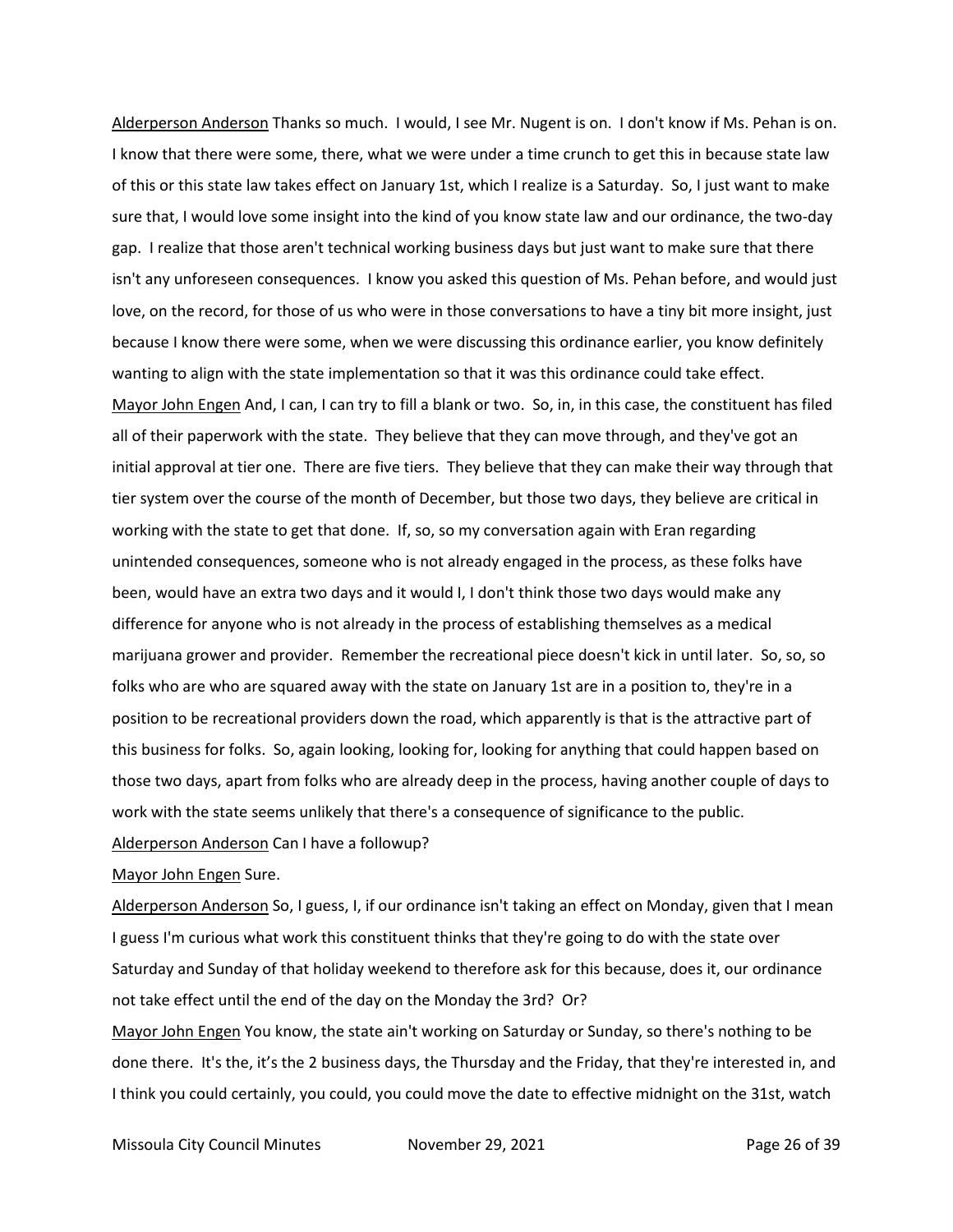the ball drop and all of that, and I think that would likely work as well. They're, they're interested in that extra two business days at the end of the month.

Alderperson Anderson Thank you for that clarification. That was the point I was missing on the first versus the third. Thank you.

Mayor John Engen As well.

Alderperson Anderson It's the 30th and the 31st, that they're interested in, not the first and the second? Mayor John Engen Correct.

Alderperson Anderson Thank you.

Alderperson West So, I guess along those lines, just because I, I don't know what the ramification, ramifications are changing the effective date. I was wondering, if it's just those two business days they want, I think I personally would feel more comfortable with having this be effective the first which I realized is a Saturday but that would be in line with the effective date of the change of state law just. And I'm happy to defer to staff because I see Cassie turned on her camera, so I don't know if she has something to add but that would make me feel more comfortable because it seems cleaner to have it be effective on the same day.

Mayor John Engen And I, I think that's fine, as well. Ms. Tripard.

Cassie Tripard Oh, I didn't have anything, just in case someone had questions.

Mayor John Engen Okay, thanks Cassie. All right, further discussion on the motion to amend? Ms. Vasecka.

Alderperson Vasecka I would be in support of Ms. Sherrill's amendment. Yeah they aren't business days for city employees or a lot of businesses, but they probably are business days for this business. So, any extra time that we could give them to get all their ducks in a row, I would be happy to give them. Mayor John Engen Further discussion? Ms. Jones.

Alderperson Jones Thanks. So, I, I think I am fine if we can have this effective on the first. I know that Jordan Hess, who is the chair of LUP, is not here tonight and he had worked many hours on this and lots of consulting with staff and staff did a huge job on this. And when he left, he said we really need to get this done by the first. So, if we can have it 12:00 a.m., starting on the first of January, so he doesn't have an aneurysm when he comes back from his vacation, I would really appreciate that. If Ms. Sherrill will modify her motion to, her amendment to specify that.

Mayor John Engen Ms. Sherrill.

Alderperson Sherrill So, is that, is that a friendly amendment Gwen? Alderperson Jones Yes.

Missoula City Council Minutes **November 29, 2021 Page 27 of 39**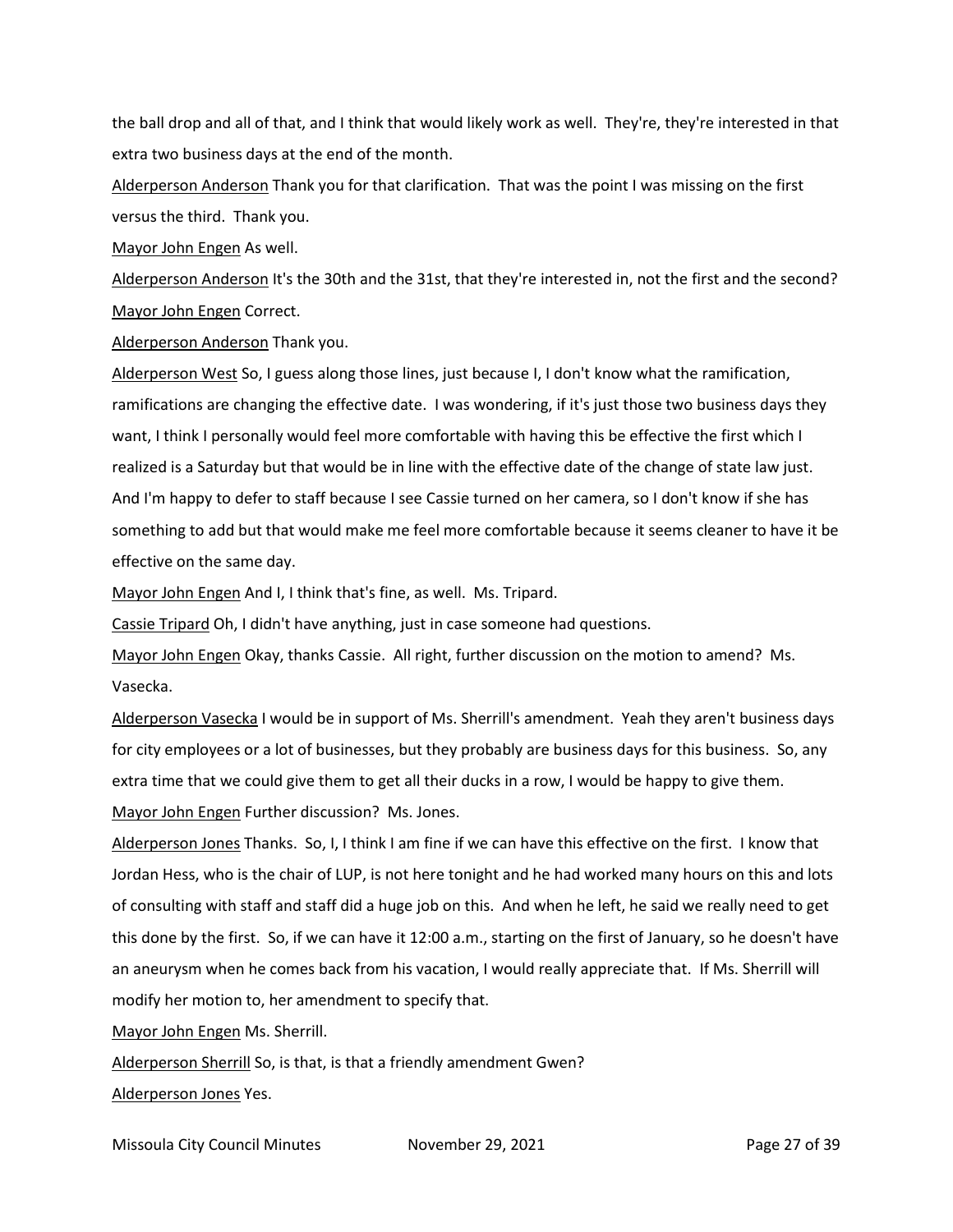Alderperson Sherrill Yeah, okay, I'm happy to take that.

Alderperson Jones Thank you.

Mayor John Engen All right, the motion to amend before the body now is to have the effective date, what 12:01 a.m. January 1? All right, further discussion on the motion to amend? All right, anyone in the audience care to comment? Seeing none, we will have a roll call vote on the motion to amend. Marty Rehbein Okay, I'm, I've got the motion to amend recorded, as to amend the effective date of the ordinance to 12:01 a.m. on January 1, 2022.

Mayor John Engen All right, my expectation is that Mr. Nugent will be monitoring the situation closely. Marty Rehbein Yes, he can, he can come down to the office and man the telephone.

Mayor John Engen And the motion to amend is approved. We are now back to the main motion as amended. And discussion on that Ms. Sherrill. Amber, you're muted…

Alderperson Sherrill Dang it, thank you. I keep raising my hand thinking I can make some comments generally on it and that, it's been a while. But on the motion, in general, I just first want to say that I'm very happy that we're at a point in history that we're finally legalizing something that we have been completely unsuccessful at controlling. And that in the process of trying to has ruined countless lives, which I think my colleague Ms. Harp was alluding to earlier. That being said, I think it's a new thing and I think we need to be thoughtful, as we move forward. I've had colleagues suggest that voters voted for this and that we should not regulate it at all, which we had some discussion around that. I think that's short-sighted but beyond that, you know we're not talking about a toy store here. We're talking about a controlled substance, and I believe that voters expect us to treat it as such. I, I did struggle originally with whether these were the right regulations or not. I really don't want to see our downtown with a liquor store, or a pot shop every block, but I think, I think it could because I think it could undo a lot of pretty incredible economic development that we've done down there. That being said, I do trust the thoughtful research that our team has done and I'm happy about the, the proposed buffers. I'm also, I am a strong proponent of keeping the commercial cultivation operations out of homes and neighborhoods, for the reasons that my colleagues outlined. I've talked to a number of people about this and not one of them wants us to allow it. I think this is, would be a huge disservice to many of the constituents that we represent. I believe that businesses can easily be creative in providing privacy for their clients. One of my biggest concerns about this actually is the energy usage and I just want to say that because it hasn't been brought up tonight that we will be addressing the energy uses of these type of businesses. The plan is to address them in Title 15 so not and, and this, this resolution but that will be coming. I will look forward to the staff having some time to do some research and bring back some

Missoula City Council Minutes **November 29, 2021 Page 28 of 39**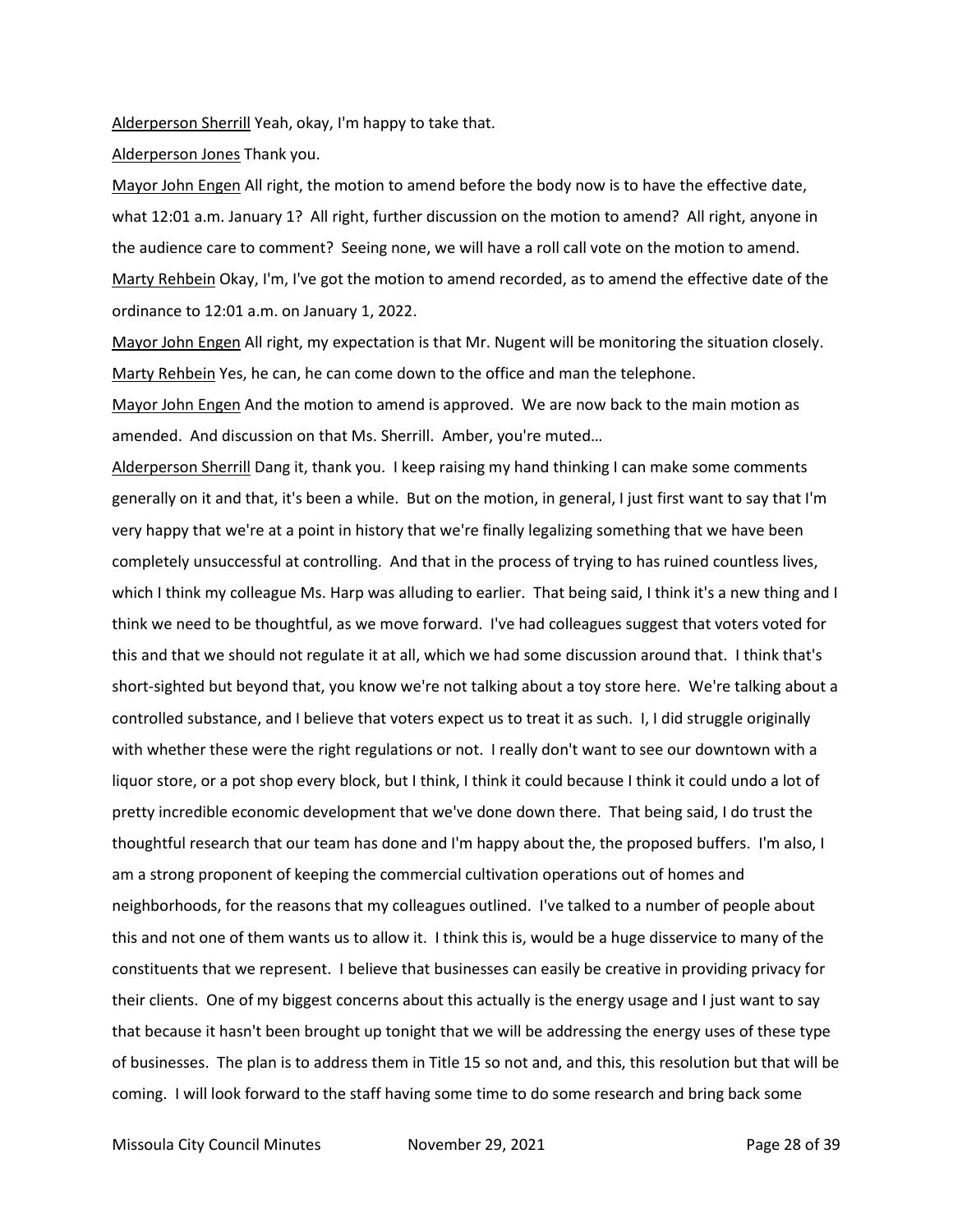thoughtful regulations there. So, I, I just wanted to thank the staff again. I'm, I feel that this has been vetted very thoroughly. I think we are kind of in a, in a new age and a new era and you know we're, we're, we can, we can pivot if we need to pivot but I think these are strong well thought out plans going forward and I'm, I'm glad we're finally legalizing this for, for all uses, for adults.

Mayor John Engen Further discussion on the motion? Ms. Vasecka.

Alderperson Vasecka Thanks. Unfortunately, I am going to have to vote no on this tonight. As one of my colleagues mentioned, that my amendments, while they, they did almost take up almost the entirety of the motion in general. If one of them would have passed, I probably would have supported this but unfortunately none of them did and so I have to follow through with my, with my beliefs on this. I think it's too much government control on it, on something that's already controlled so much at the state level and the federal level. So, I will not be supporting this motion tonight.

Mayor John Engen And any additional discussion? I don't see anybody waving at me. Anyone among the attendees here to comment? And seeing no hands there. By the way, the hands for the attendees were working, so participants weren't. So, I'm actually, I'm, I'm confident that we actually don't have hands up there. With that, we will have a roll call vote.

Marty Rehbein And I can see them too. So, if I saw them, I would definitely mention it.

Mayor John Engen And the motion is approved. And our second motion this evening, Ms. West. Alderperson West All right, so this was alluded to by Ms. Sherrill already. So, the last motion is to direct city staff to proceed with amendments to Title 5, Missoula Municipal Code, pertaining to business licenses and regulations to incorporate revisions regarding energy consumption for cannabis businesses. And if I could just briefly speak to it?

Mayor John Engen Ms. West.

Alderperson West I think that we had a really interesting discussion in committees, as did the County, related to the high, high energy use of especially cannabis growing and I really look forward to seeing what City staff brings back. I think a city licensing is a, or a business licensing is a more appropriate space in which to regulate energy consumption. It's, you know, businesses apply for licenses from the City every year. It's a good place to check in and this is a more appropriate place for it than in our zoning code. So, I look forward to seeing what they recommend and hopefully we will get this on you know whatever they recommend and whatever we decide on the books before the next round of business licensing this summer.

Mayor John Engen Further discussion on the motion? Mr. Ramos.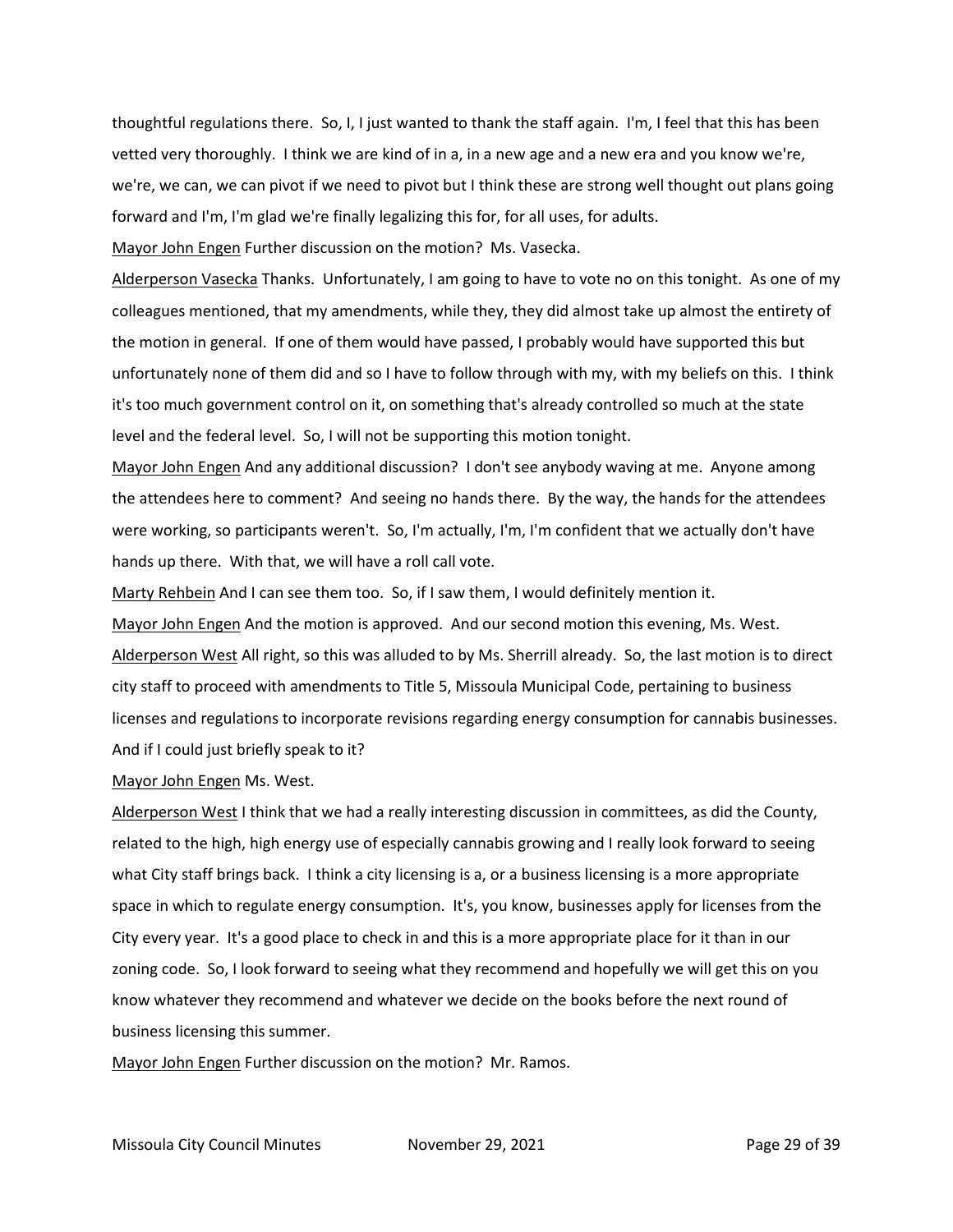Alderperson Ramos Thank you Mr. Mayor. I just wanted to say that I'm not going to be supporting this tonight. I don't think it's the government's job to be regulating business energy consumption, not at all. We don't own the power grid. We don't own the, the generation. We don't own the distribution, that's between the customer and NorthWestern Energy. There's I mean city hall uses a heck of a lot of power too. There's, there's a lot of other businesses that use a lot of power and I think it's ultimately left to the customer. And as we're going towards green energy, the market's starting to, to create more and more opportunities towards green energy. So, I think that us getting in the way of customer and our citizens decisions, whether or not to utilize those businesses, which in turn makes them consume more power is between them the business and then the business and NorthWestern Energy, whoever their energy provider is to determine that. So, I know this is kind of I guess a preeminence move but I'm still gonna be supporting no or voting no on this. Thank you.

#### Mayor John Engen Ms. Merritt.

Alderperson Merritt Thanks. I will be in support of this motion. I'm very glad to see it come forward even though I won't ultimately get a chance to vote on the outcome, if it comes to a public hearing, but I do appreciate the resolution directing staff to continue their hard work on this. I've had some good conversations with folks who are concerned that, that we were not going to make the energy regulation part of our zoning ordinance, but I believe that, that, as Heidi mentioned that the business licensing process is the right place to do it. It's, it's the place where we're going to be able to monitor compliance and it's the place where we'll get every business that's operating out there. If we do this through zoning, we're not going to have either of those things and it would not be effective. If, if we want to, to move the needle on climate change, we have to take action and, and that is what government is for. These are intense energy users that are different than the, you know, buildings that have lights and heating. It's, it's a much more intense use and I look forward to seeing what staff is able to find out, as they work through this process. Thanks.

#### Mayor John Engen Ms. Becerra.

Alderperson Becerra Thank you Mr. Mayor. I too will be supporting this part of the ordinance. And as research shows, we are one of the communities with the most dispensaries and businesses per capita in the country and I think there's every expectation that with this legalization, this industry will grow exponentially. So, I am very happy to see that we will take the right steps to regulate energy consumption. This industry is, is by no means equivalent to bitcoin in terms of energy consumption but it is certainly many, many times over what any regular business, City Hall, City-County courthouse, and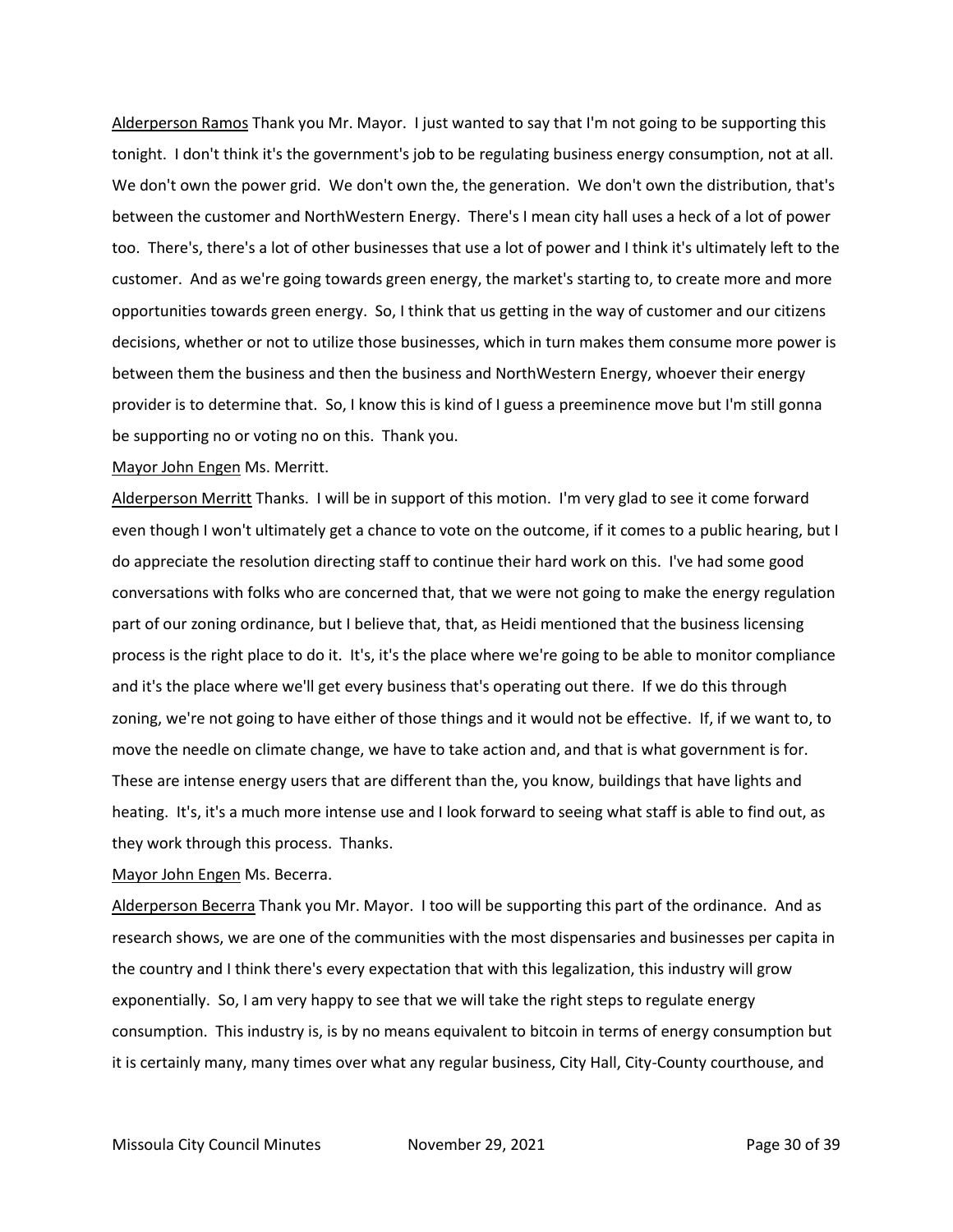many high density residential consumption is. So very happy that this is before us and happy to support it.

#### Mayor John Engen Ms. Anderson.

Alderperson Anderson Thank you so much Mr. Mayor. I also will be adding my, my support to this. As my other Council members have already commented that this is an incredibly energy intense, high intensity industry. If you ask anybody who works for the energy/power companies, be it NorthWestern, be it a local co-op, they will absolutely be able to tell you who is a grow operation and who it and the difference between somebody who just errantly leaves a lot of lights on in their house. It is that stark of a difference and it is all of our responsibilities, government, individual citizens, to start shifting the paradigm of how we address climate change because what we're doing to this point is not working. And so, we took steps today to expand our capacity around climate initiatives with the budget that we approved, you know, approving FTE in the budget process this year and by continuing to direct staff to look at ways that we can you know curb or try to do our part by where the opportunities that we have control is incredibly important. Just letting regulation and businesses do what they want and that the, you know, no control and the private sector will take care of itself has gotten us to this point, and we have got to do something. Time is running out to change direction on this and so I'm absolutely in support of this. I do think it is our responsibility as a municipal government to be able to contribute to the solutions to this in big and small ways, and just sitting back and letting you know chips follow where they may, is a recipe for disaster and I do not fundamentally believe that that is our job or what the majority of our constituents want from the Missoula City Council. So, thanks so much.

Mayor John Engen And Ms. Vasecka.

Alderperson Vasecka I am going to side with my colleague, Mr. Ramos, on this one. I'm going to not be supporting this motion tonight. On top of everything that my colleague stated, I agree with everything that he said but I also wanted to mention there are some public comments a couple of weeks ago about the how fiscally irresponsible it would be for the business to not to be energy, energy efficient, especially in this business because it does use a lot of lights and a lot of energy in that way. So, to, to have that extra layer of regulation of the government is just going to be hindering the businesses even more because it will be in the businesses best interest to consume less energy. So, therefore, I will not be supporting this motion.

Mayor John Engen Any further discussion on the motion? Seeing none, anyone in the audience care to comment? Seeing none, we will have a roll call vote.

Marty Rehbein On the motion to direct staff.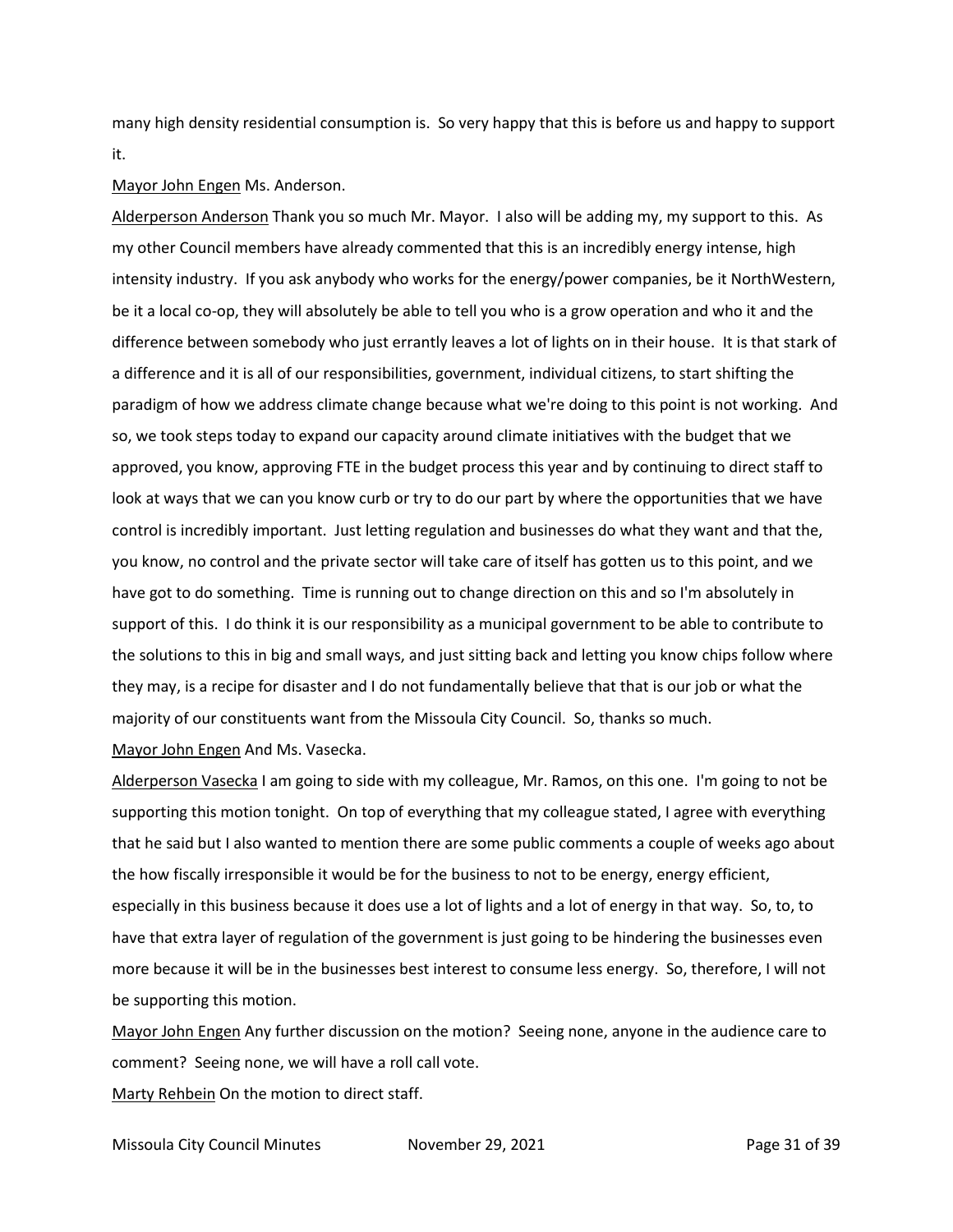Mayor John Engen And the motion is approved. We have no additional items for final consideration this evening and we'll move on to communications from the Mayor.

# **9.3 Recreational Marijuana Ordinance – Cassie Tripard, Ben Brewer, Leigh Ratterman, Spencer Starke, and Madson Matthias, City of Missoula**

# **Moved by: Alderperson West**

[Second and final reading] Adopt an ordinance (draft dated 11/18/2021) generally amending Title 20, Missoula Municipal Code, the City Zoning Ordinance, to incorporate revisions in the following chapters: 20.10 Business and Commercial Districts, 20.15 Industrial and Manufacturing Districts, 20.45 Accessory Uses and Structures, 20.100 Terminology, and 20.105 Use Classifications, and creation of 20.40.083 in Use and Building Specific Standards, to incorporate regulations concerning legislative changes in the cannabis industry. AYES: (6): Alderperson Anderson, Alderperson Becerra, Alderperson Jones, Alderperson Merritt,

Alderperson Sherrill, and Alderperson West

NAYS: (4): Alderperson Contos, Alderperson Harp, Alderperson Ramos, and Alderperson Vasecka ABSENT: (2): Alderperson Hess, and Alderperson von Lossberg

**Vote result: Approved (6 to 4)**

# **Amendment: Moved by: Alderperson Vasecka**

Amend the proposed ordinance to: allow non-transparent windows AYES: (4): Alderperson Contos, Alderperson Harp, Alderperson Ramos, and Alderperson Vasecka NAYS: (6): Alderperson Anderson, Alderperson Becerra, Alderperson Jones, Alderperson Merritt, Alderperson Sherrill, and Alderperson West ABSENT: (2): Alderperson Hess, and Alderperson von Lossberg **Vote result: Failed (4 to 6)**

# **Amendment: Moved by: Alderperson Vasecka**

Amend the proposed ordinance to: omit the required buffers AYES: (3): Alderperson Ramos, Alderperson Vasecka, and Alderperson West NAYS: (7): Alderperson Anderson, Alderperson Becerra, Alderperson Contos, Alderperson Harp, Alderperson Jones, Alderperson Merritt, and Alderperson Sherrill ABSENT: (2): Alderperson Hess, and Alderperson von Lossberg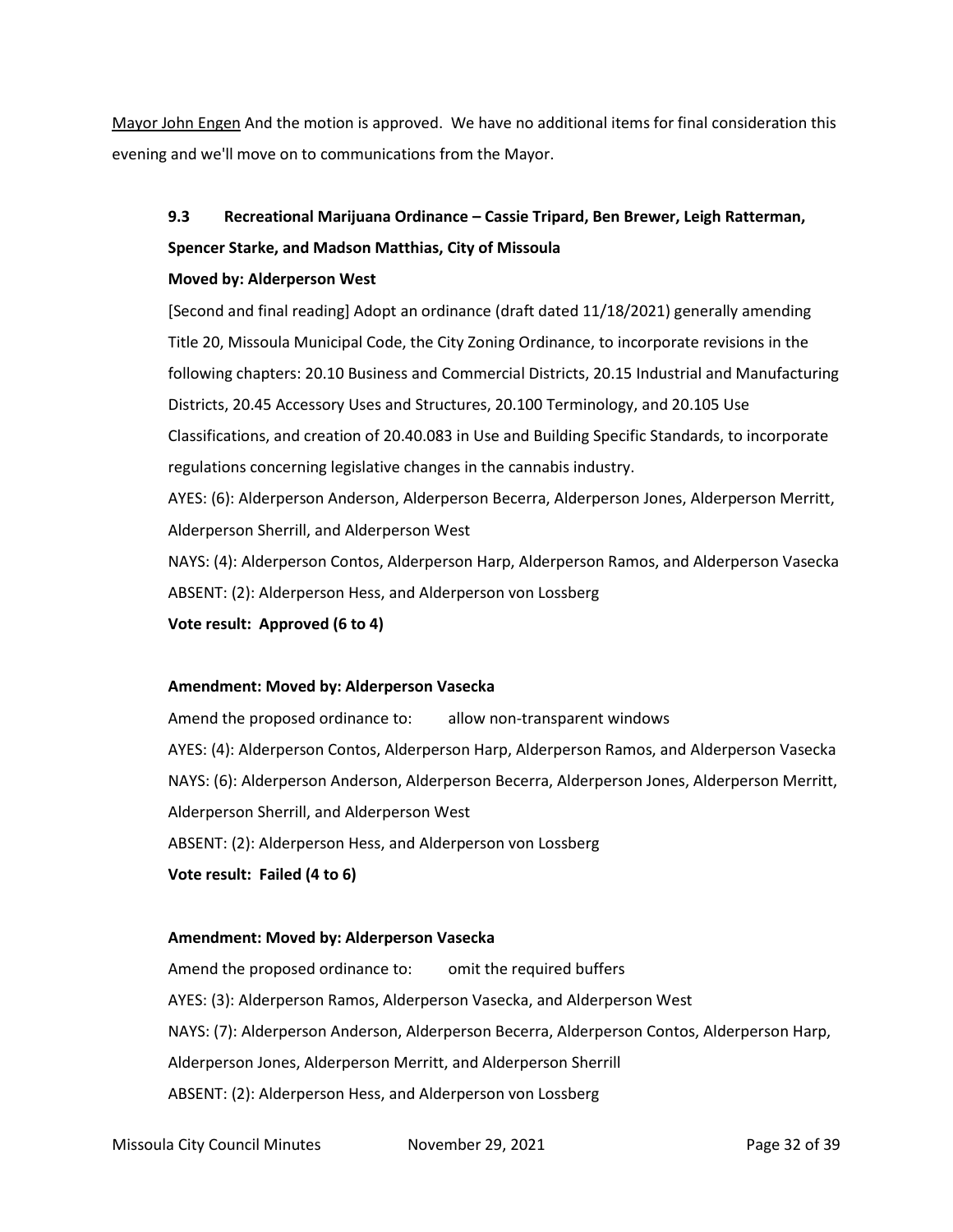### **Vote result: Failed (3 to 7)**

#### **Amendment: Moved by: Alderperson Vasecka**

Amend the ordinance to: allow home occupation AYES: (4): Alderperson Contos, Alderperson Harp, Alderperson Ramos, and Alderperson Vasecka NAYS: (6): Alderperson Anderson, Alderperson Becerra, Alderperson Jones, Alderperson Merritt, Alderperson Sherrill, and Alderperson West ABSENT: (2): Alderperson Hess, and Alderperson von Lossberg

**Vote result: Failed (4 to 6)**

#### **Amendment: Moved by: Alderperson Sherrill**

Amend the effective date of the ordinance to 12:01 a.m. on January 1, 2022. AYES: (10): Alderperson Anderson, Alderperson Becerra, Alderperson Contos, Alderperson Harp, Alderperson Jones, Alderperson Merritt, Alderperson Ramos, Alderperson Sherrill, Alderperson Vasecka, and Alderperson West ABSENT: (2): Alderperson Hess, and Alderperson von Lossberg **Vote result: Approved (10 to 0)**

#### **Moved by: Alderperson West**

Direct city staff to proceed with amendments to Title 5, Missoula Municipal Code, pertaining to business licenses and regulations to incorporate revisions regarding energy consumption for cannabis businesses.

AYES: (7): Alderperson Anderson, Alderperson Becerra, Alderperson Harp, Alderperson Jones, Alderperson Merritt, Alderperson Sherrill, and Alderperson West NAYS: (3): Alderperson Contos, Alderperson Ramos, and Alderperson Vasecka ABSENT: (2): Alderperson Hess, and Alderperson von Lossberg **Vote result: Approved (7 to 3)**

# **10. COMMUNICATIONS FROM THE MAYOR**

Mayor John Engen I'd just like to note this evening the passing of Lois Herbig. Ms. Herbig served on the Missoula City Council for 20 years, the last two of which I served with her representing Ward 1. Lois was tenacious, kind, funny and, and would stand up to anybody on anything. She, she was a person from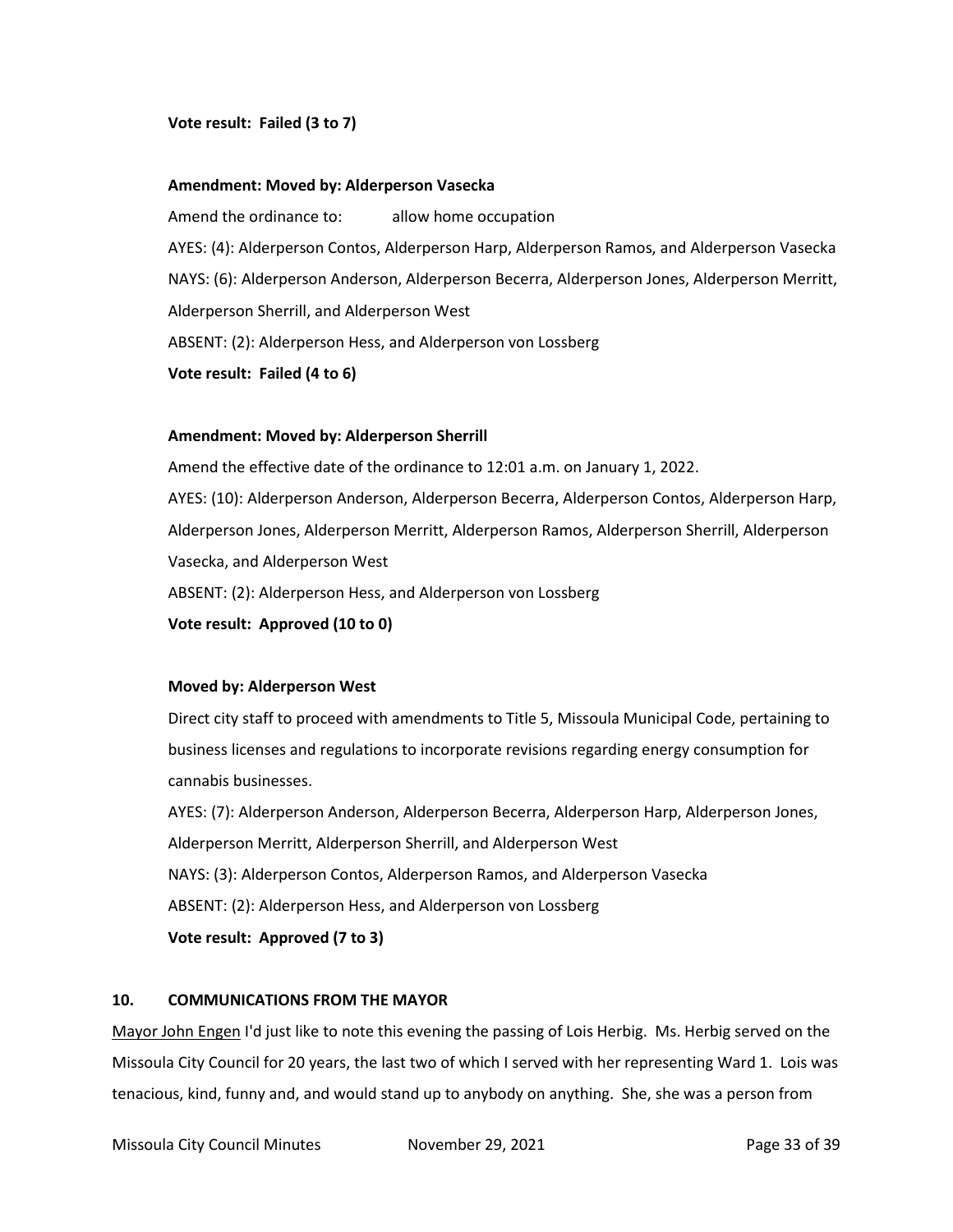whom I learned, a person who made a difference in her community, and some of you may have known her, husband Hal who was a lovely man, an orchestra director and they made quite a pair. So, I want to acknowledge Lois's long service to this community and extend my condolences to her family, which I've done in a note, but if anybody happens to be watching this evening or if you remember Lois, please acknowledge a great lady.

#### **11. GENERAL COMMENTS OF CITY COUNCIL**

Mayor John Engen We'll move on to general comments from Council members with Mr. Contos starting us out.

Alderperson Contos Thank you Mr. Mayor, no thanks.

Mayor John Engen Ms. Harp.

Alderperson Harp I'll pass tonight.

Mayor John Engen Ms. West.

Alderperson West I'll just follow up on the comments I made, I guess it's two Mondays ago and say that the hula hoop workshop was awesome and next time Parks and Rec hosts one, everyone should go. You're never, hula hooping is for everybody.

Mayor John Engen Ms. Jones.

Alderperson Jones Thanks. First of all, I'm really glad you mentioned Lois Herbig. I always heard amazing things about her and just this last summer, I ran into some of her relatives in Greenough Park. And I just hope we're all thinking of her, she's made a lot of contributions to Missoula. I did want to take a couple of minutes and just follow up on some of the comments, Mr. Mayor, that you made earlier, at the beginning of the meeting regarding development and land use decisions and the big brouhaha that's happened in the last few days. I wanted to note first of all that the comments made by the developer were reprehensible and certainly don't reflect my values, but it really triggered a much larger discussion. Setting aside the emotion from all of that, it triggered a much larger discussion in our community about affordable housing, about what we can and can't do and I appreciated your comments earlier. I wanted to say that land use decisions that Council must make, this is the most complicated area that we work in, and we do hours and hours of onboarding and then you still continue to learn and it's very complicated and we need a lot of legal advice. So, first of all it's, it's a thing. This is very complicated, and I don't expect the regular public out there to understand it, however, I do think a big part of being on City Council is communicating with constituents and passing along the information when they have questions and educating them as to how things work and reasons why or why not we did something. So, to that end, I know that several City Councilors are working on an op-ed and hopefully that's

Missoula City Council Minutes **November 29, 2021 Page 34 of 39**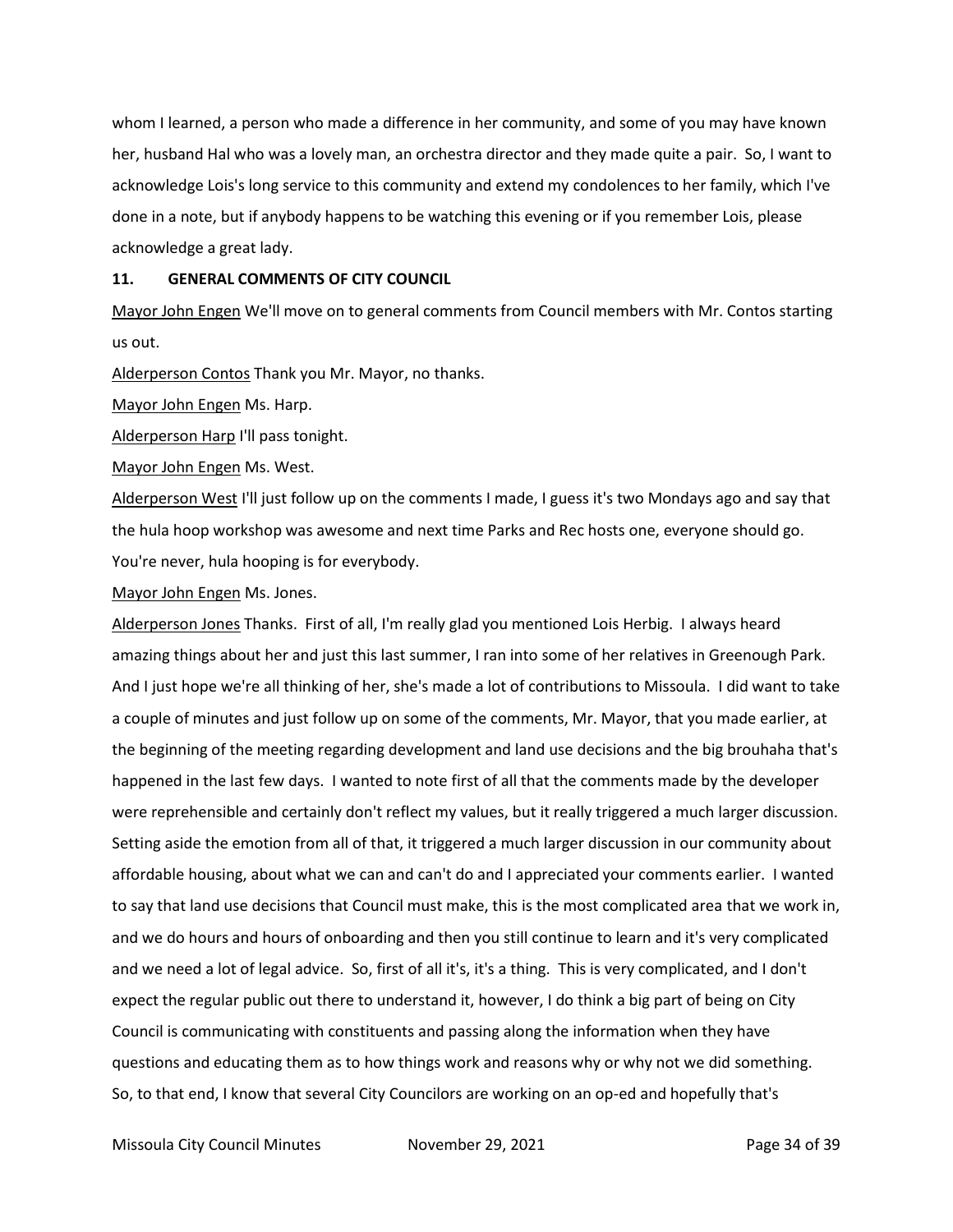published on Wednesday, spelling out our decision space in terms of rezoning a private property and our decision space that frankly we don't have in terms of influencing how development is done on private property by a private developer. It's, it's complicated. We constantly are working through these issues and as the Mayor referenced, a lot of this is dictated by federal law, state law, and our local regulations and we don't have a magic wand to go in and just make something be affordable because we want to do. It, it's much more complicated and that's why we work really, really hard the last few years on Council. A huge amount of energy has gone into affordable housing. We are at the local level with frankly very small tools, and I think the bigger discussion around all of this is that we desperately need state and federal tools and money to come in if we really want to make Missoula more affordable. So, I want people to know that I think, sorry my lights keep going out, I want people to know that Council takes it very seriously and works very hard on this. I have college aged kids who most probably will not return to Missoula because they can't afford to live here. So, just because I'm older doesn't mean I don't get it. I see it through my kids' eyes. I think everyone on Council is very conscientious about it. We work hard on it, but keep in mind we need those federal and state dollars to come in and also if people want to lean in and understand how land use decisions are made, I think Councilors are happy to educate them and have that conversation with them. So, look for the op-ed. It's hard fitting this huge subject into 600 words but it's a start. Thank you.

Mayor John Engen Ms. Merritt.

Alderperson Merritt Thanks. I'm gonna change the topic and remind folks that this coming Saturday, December 4, 2021, is the reverse parade of lights. In an effort to be respectful of our need to continue to social distance, the floats will be lined up on the street on Higgins Avenue and people are invited to stroll downtown or drive downtown and get a good look at the lights and the, the window decorations, enjoy a cup of cocoa. I am looking forward to that. I understand that the, the tree is already being lit up down by the X's every evening at 6:00 p.m. So, I just encourage people to come down, enjoy the holidays in downtown Missoula. Thanks.

Mayor John Engen Mr. Ramos.

Alderperson Ramos I will pass, thank you Mr. Mayor.

Mayor John Engen Ms. Becerra.

Alderperson Becerra Thank you. I just wanted to wish our Jewish members of the community are very happy Hanukkah, today's the second night of Hanukkah. So much peace to everyone. Mayor John Engen Ms. Sherrill.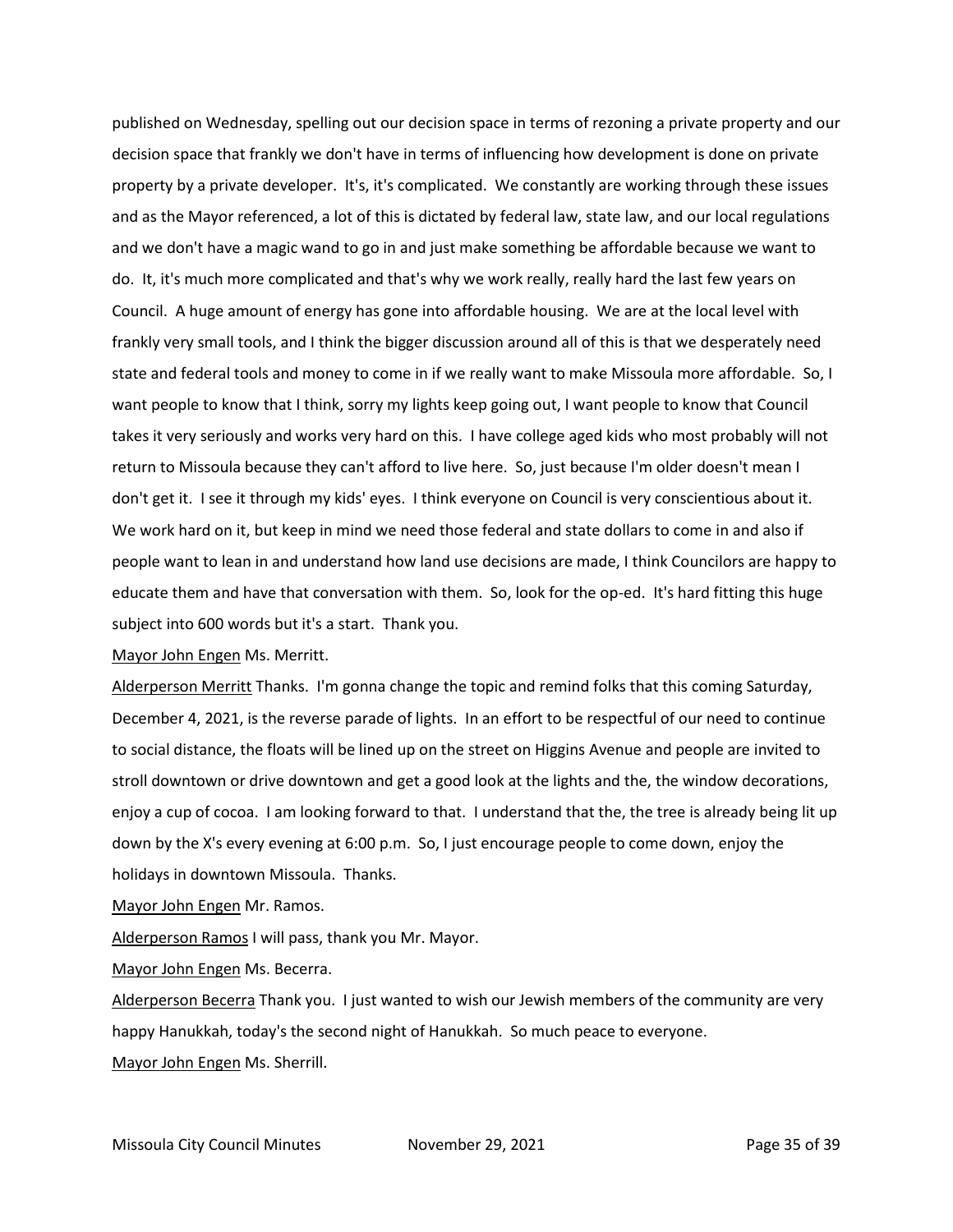Alderperson Sherrill Thanks and I want to echo the Mayor's comments and Gwen's comments. I'm not going to belabor that fact, but I, I about I think Gwen said reprehensible comments. I found out about some of the online chatter from my 16-year-old this weekend and you can imagine anyone that actually read it that I was not so thrilled about that. In light of that, I, I just want to remind people that civil discourse, whether you're talking to someone or whether you're online, is going to bring a better outcome for everyone.

#### Mayor John Engen Ms. Anderson.

Alderperson Anderson Thank you so much Mr. Mayor. I also want to echo your comments, Ms. Jones, and Ms. Sherrill. I was supposed, I was trying to be opted for Thanksgiving and I was unsuccessful with that because of the number of folks who've reached out to me up in regards to this. And I share miss Ms. Jones's sentiment that the comments were absolutely reprehensible and do not reflect my values. And having almost been four years on Council, I will say land use decisions are some of the hardest ones we make because of the lack of decision-making box. We in Montana are a property right state and with that comes a whole lot of regulations set forth by the state legislature. So, I know my colleagues and I are working through the numerous comments that we have received over the course of the last several days to get back to those. I appreciate everyone taking the time to reach out to us. I would, however, really appreciate if everyone who took the time to reach out to us at the City Council also reached out to their local state legislator. They need to hear the same comments from you all and have these petitions directed in their direction because so much of the decision-making box that we are able to govern in, here at the local level is decided at the state level. And that's not just us being lack of creativity it is the law and, and we, it, you know, we take it up an oath to uphold it and we do try to when opportunities arise such as the Reed project needing to have a bit of right-of-way to complete their project, as the Mayor said, they needed something from us. So, in exchange, we were able to ask something of them and condition that, not the zoning, but the right of way vacation and ask for affordable housing be a component of that overall project. Where we find those opportunities, we act on them, in a straight up, up down rezone, we can't put any conditions on it. It's not our regulations, that's the state regulations. I have many friends who are state legislators. They do not hear from constituents on land use planning issues like we do and so to help us, help you, please reach out to them and, and voice those concerns and let them know your frustration. And you know, this last legislative session was awful in terms of the republican-led legislature taking away the ability for a community like Missoula to make more decisions based on things happening directly in our community. And we are the local, you know the most accessible form of government but yet you know the ability to condition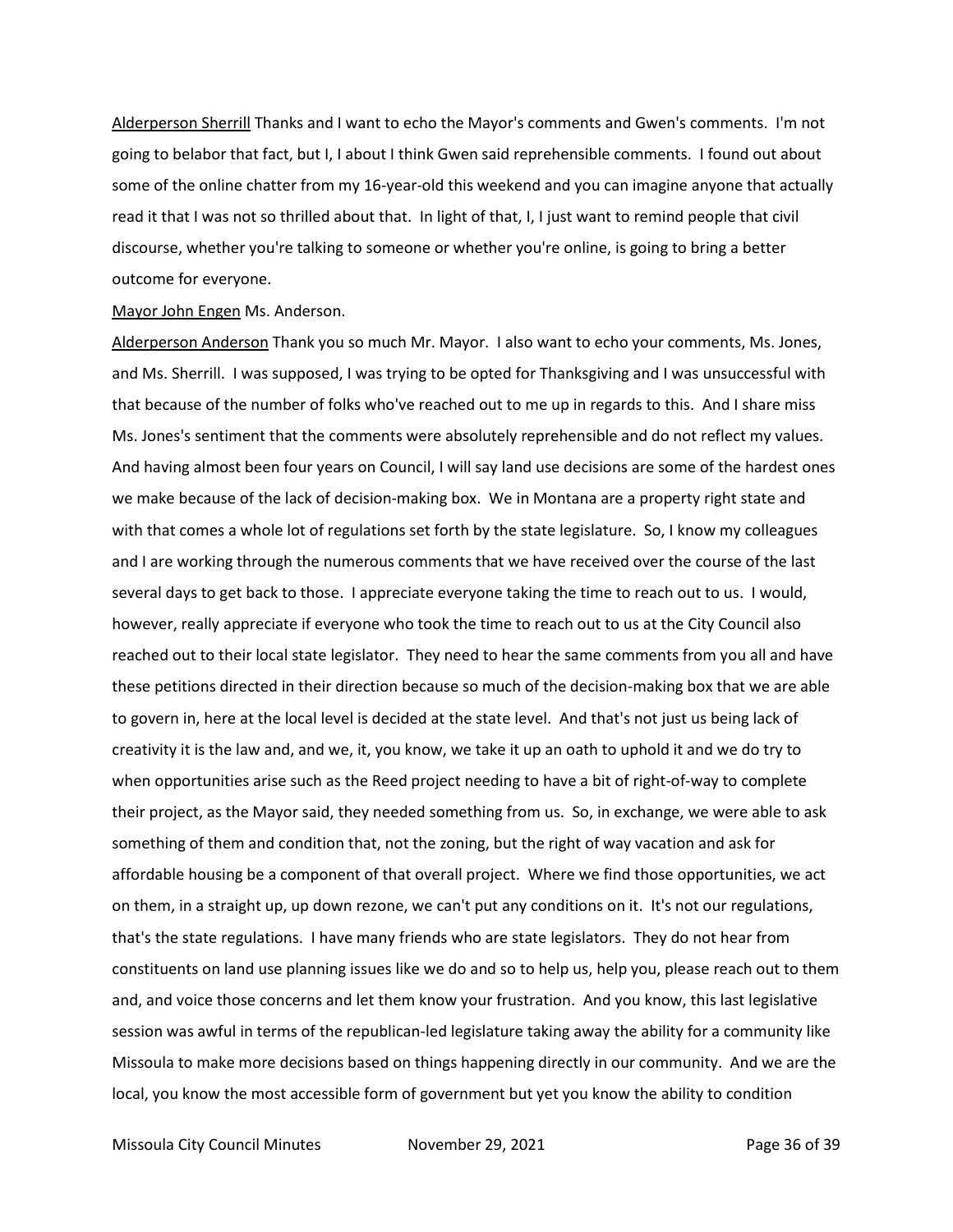affordable housing, taken away. The ability to take into consideration maybe at some point in time we should include in inclusionary zoning in our regulations if we still wanted to, taken away by the legislature. So, this is not me passing the buck; this is me asking you to please take the time to reach out to your state legislators and ask for them to you know share your frustrations and let them know how you feel, some of the things that we are doing because we're legally bound to is affecting the overall community. So, thank you so much.

Mayor John Engen And Ms. Vasecka.

Alderperson Vasecka Thanks, I wanted to join Ms. Becerra in wishing everyone a happy Hanukkah. And I wanted to remind folks that local businesses were hit really hard last year and this year, and especially with the supply chain issues for a lot of big box stores it provides a great opportunity to shop local for all of your Hanukkah and Christmas and other holiday shopping needs. So, please try to support your community and your neighbors this holiday season. Thanks.

Mayor John Engen Thank you all.

# **12. COMMITTEE REPORTS - None.**

- **12.1 Administration and Finance committee (AF) report 12.1.1 Minutes from the November 17, 2021, Meeting**
- **12.2 Committee of the Whole (COW) committee report**
- **12.3 Land Use and Planning (LUP) committee report 12.3.1 Minutes from the November 17, 2021, Meeting**
- **12.4 Parks and Conservation (PC) committee report 12.4.1 Minutes from the November 17, 2021, Meeting**
- **12.5 Public Safety and Health (PSH) committee report 12.5.1 Minutes from the November 17, 2021, Meeting**
- **12.6 Public Works (PW) committee report**
	- **12.6.1 Minutes from the November 17, 2021, Meeting**

#### **13. NEW BUSINESS - None.**

#### **14. ITEMS TO BE REFERRED**

Mayor John Engen Are there any additional items to be referred? Ms. Harp.

Alderperson Harp Not, not a referral, but just, I was just reminded of a recent, sorry a recent magazine that showed up in my mailbox. It's called *Common Ground* and it's all covers addressing the housing shortage. Each of our colleagues around this table received a copy of it. If you as a public, member of the public are interested in, in reading this very informative magazines from the National Association of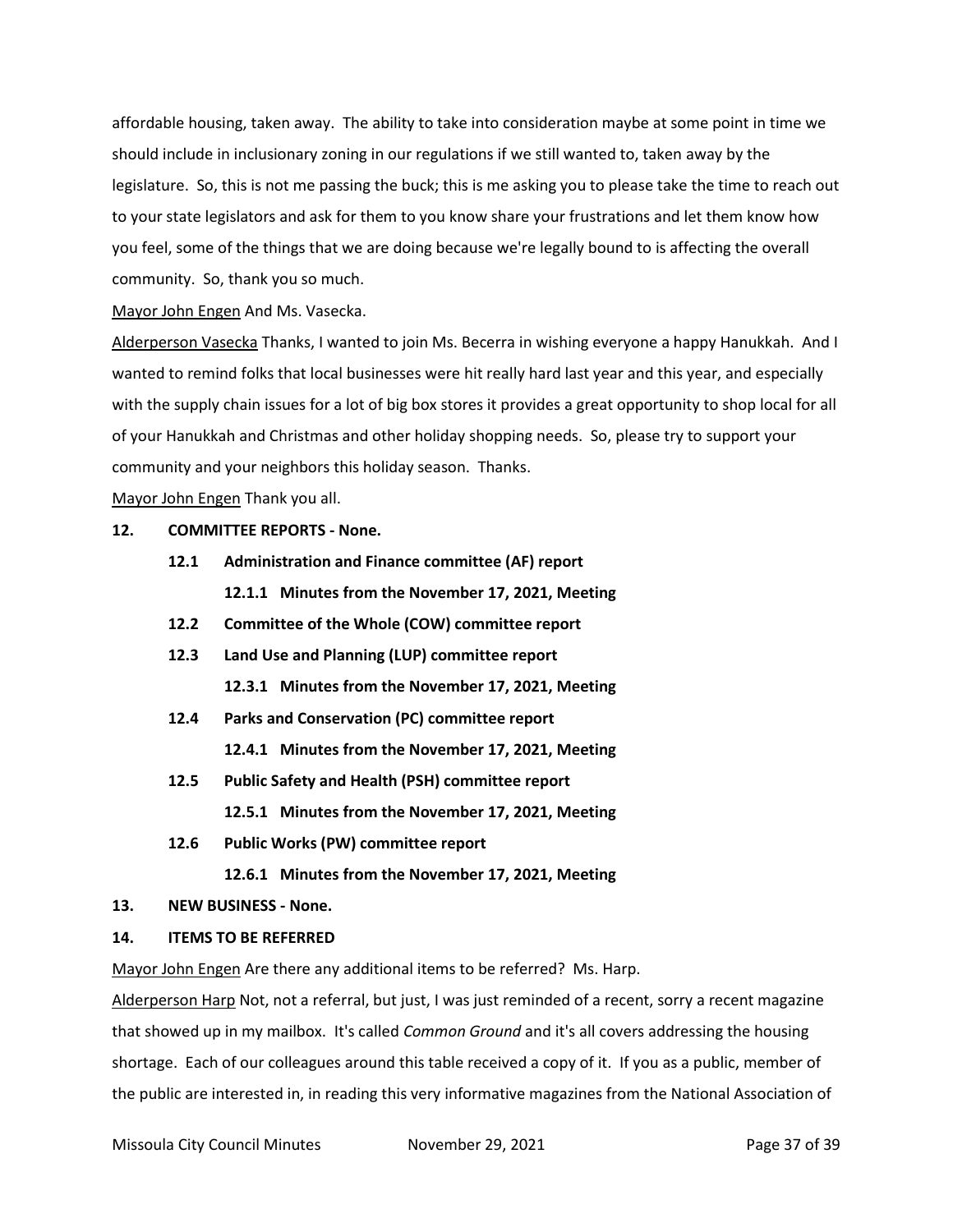Realtors, I'm sure that our Missoula organization of realtors has copies at their desk that they would be probably very happy to share. Inside of it, it is filled with various different strategies that communities like ours can actually take up without necessarily having to go all the way to the state level. There are things that our local municipality can enact that can make really significant change here on the local level. I encourage all of my colleagues to read it, cover to cover, because if we, if housing is our number one concern and I know it is for all of us here, we got it didn't I, I asked please pick it up read it through because there are things, there are gems in here that we can really actually enact and put to work and really make a difference for our community. Thanks.

Mayor John Engen Thanks. So, we leapt ahead to Miscellaneous Communications, Reports, Petitions, and Announcements.

- **14.1 Administration and Finance committee referrals**
	- **14.1.1 Third Courtroom Display and Audio Systems Contract Approval**
	- **14.1.2 Courtroom Display System Maintenance Support Contract Update Approval**
	- **14.1.3 Fiscal year 2022 Business Licensing Fee Schedule**
	- **14.1.4 Reappointment to the Missoula Urban Transportation District**
	- **14.1.5 Contract – Poverello Center Outreach and Operations Funding**
	- **14.1.6 Hardware Quotes for Conference Room Equipment**
	- **14.1.7 Resolution Relating to \$912,000 Storm Water System Revenue Bonds,**

**Consisting of \$465,867 Series 2021B (Taxable) and \$446,133 Series 2021C; Authorizing the Issuance and Fixing the Terms and Conditions Thereof**

- **14.2 Committee of the Whole referrals**
- **14.3 Land Use and Planning committee referrals**
- **14.4 Parks and Conservation committee referrals**

**14.4.1 Appointment to the Conservation District**

**14.5 Public Safety and Health committee referrals**

**14.5.1 Appointment to the Food Policy Advisory Board**

**14.6 Public Works committee referrals**

**14.6.1 Missoula City Public Works & Specifications Manual Updates** 

- **15. MISCELLANEOUS COMMUNICATIONS, PETITIONS, REPORTS AND ANNOUNCEMENTS - None.**
	- **15.1 Administratively approved agreement report**